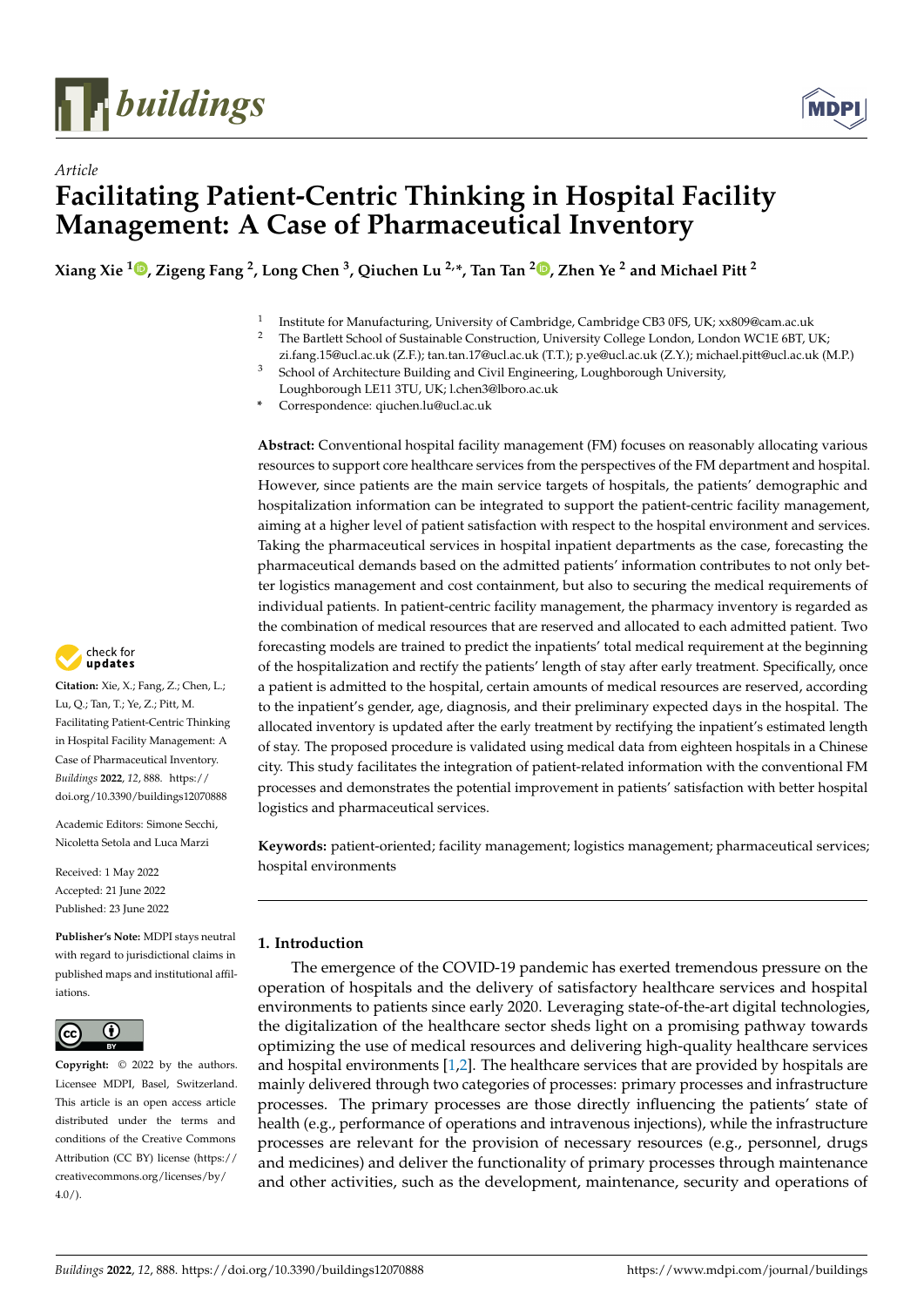healthcare facilities [\[3\]](#page-15-2). Extensive studies have been conducted to assess the quality of healthcare services that are directly delivered through primary processes in hospitals, mostly according to the patients' perceptions [\[4\]](#page-15-3). However, it is still an open question how to raise the effectiveness of healthcare service delivery through better hospital facility management work processes [\[5\]](#page-15-4). Intending to integrate and align the non-core services that are required to operate and maintain a business to fully support the core healthcare services, the hospital facility management oversees a series of infrastructure processes, ensuring the 24-h operation of the hospital to meet patients' needs, including but not limited to keeping tabs on the inventory and demand of medical equipment and supplies. Although the patient-centric service atmosphere in hospitals is greatly advocated, the current research on hospital FM still focuses on efficiency generation and cost savings from the FM departmental and organizational perspective. This leads to better performance with regards to the hospital, but not necessarily for the patients. Patient-centric facility management is becoming an interesting topic for hospitals and relevant stakeholders to provide more generalized FM services and better hospital environments, which effectively identify service gaps and satisfy patients.

Logistics management in hospitals is a complex process that deals with various material requirements, including pharmacy items (e.g., drugs, medicines, medical devices) and non-pharmacy items (e.g., office equipment, foods, linens). The procurement, distribution, and inventory of these resources through more flexible supply chains contribute to better pharmaceutical management and inventory management in hospitals, which are fundamental elements to hospital facility management. Particularly, for supporting pharmaceutical services of hospitals, optimal inventory control strategies can proactively minimize the risks of excess stock and stockouts [\[6\]](#page-15-5). In this case, most attention has been given to uncertainties and variability in the supply chain, economic constraints, the availability of human resources to place orders, receive deliveries, and store goods, which stands from the point of view of the FM department in hospitals [\[7\]](#page-15-6). On the other hand, this paper discusses the necessity of bringing patient information into the logistics/inventory management and facilitating better facility management and corresponding supply chains from patients' perspective, treating the pharmacy inventory as the aggregated medical resources reserved for individual patients. The patient-centric facility management perspective helps to further reduce the inventory level and total inventory cost of pharmacy items by modelling the relationships between the demand of pharmacy items in a hospital, and the diagnosis, estimated length of stay and other patient information.

The rest of this paper is organized as follows. Section [2](#page-1-0) reviews patient-centric facility management, logistics management, and a pharmaceutical service based on patient-centric thinking. Section [3](#page-4-0) presents a patient-centric pharmaceutical service and the two accompanying forecasting models. Section [4](#page-6-0) uses a case study to demonstrate the patient-oriented pharmaceutical management leveraging the demographic and hospitalization information of admitted patients, while Section [5](#page-14-0) concludes the paper.

#### <span id="page-1-0"></span>**2. Literature Review**

### *2.1. Patient-Centric Facility Management in Healthcare Environment*

The exploration of how FM can be improved and differentiated in a healthcare environment is not new in the academic field  $[8-13]$  $[8-13]$ . However, it was not until recently that researchers have paid attention to investigating how patients and their demographic data can be utilized to provide a patient-centric FM [\[14\]](#page-16-1). Patient-centric facility management in this paper is defined as "the integration of processes within a healthcare organization to deliver and maintain required services which support efficient and timely medical care activities to meet patients' needs." This is a synthetic definition that combines the Normalization definition of FM [\[15\]](#page-16-2) ("the integration of processes within an organization to maintain and develop the agreed services which support and improve the effectiveness of its primary activities") and Yavorskyi's [\[16\]](#page-16-3) patients-centric criteria for the healthcare sector ("include effective and timely medical care, efficient use of the resources, meeting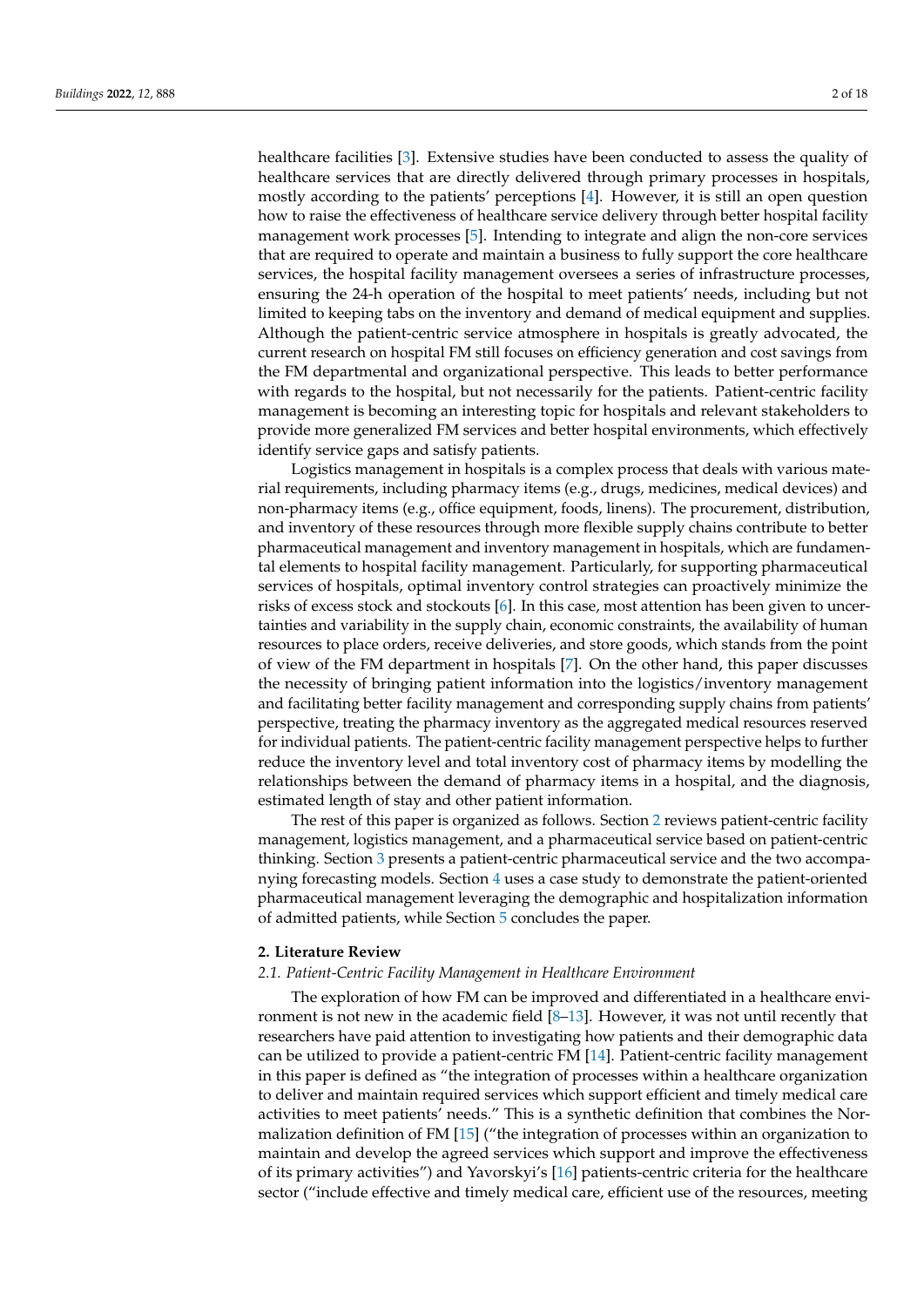the patients' needs and treatment efficiency"). In other words, patient-centric FM aims to meet the patients' needs by providing healthcare FM service support without interrupting the medical emergency, surgical, specialized chronic care, and rehabilitation services. It is worth noticing that healthcare FM services frequently share quite different characteristics from the other commonly encountered FM environments (e.g., residential buildings, general-purpose offices, etc.) in the following two ways. Firstly, the main content of the hospital FM service is different from other general building types of FM services. For instance, the operation cost of "sterile goods supply" and "maintenance of medical equipment" could take up 42 per cent and 14 per cent of a typical hospital project, which will not be found in an office building's FM service expenditure [\[3\]](#page-15-2). Secondly, the service standard of healthcare FM is higher than the other general types of building FM services. Taking sterile goods supply as an example, once a surgical kit is opened, no matter its size, the untouched content needs to be sterilized and repacked in any case. The cost of supplying sterile goods is dominated by content (i.e., the surgical operation type) and the quantity, rather than the length of the procedure [\[3\]](#page-15-2).

Several important characteristics of FM in the hospital environment are highlighted above. These characteristics make patient-centric FM vital for the digital-era hospital environment. Although the majority of hospital FM consumables are manufactured physical goods that are produced and consumed at different times, some healthcare FM services (e.g., catering services) are delivered and consumed simultaneously [\[17\]](#page-16-4). Therefore, it is essential to collect and analyse the patients' entry and hospitalization information to predict the busy and off seasons more accurately, in order to ensure that the stocks are sufficient for both medical and non-medical consumables. Next, it is also crucial for integrating the patient's demographic or personal properties into the service delivery process. For example, the nutrition, medical consumables, ventilation and indoor air quality requirements for patients with different types and stages of diseases vary significantly. Accurate forecasting of the patients' demand for different medical and non-medical consumables is vital in predicting the aggregate FM service demand within a specified time. Lastly, patients are always the main service objects for healthcare facility management in hospitals. Again, taking the hospital's catering service as an example, some patients are likely to require a special meal due to the specific diet style or allergy, making the service more customized to patients' needs rather than just providing a standardized FM product. It is suggested that patients' diverse perspectives should be valued in designing FM processes [\[17\]](#page-16-4).

With the patient-centric FM thinking involved, bottleneck problems can be better tackled in the facilities management process of hospitals. Firstly, during healthcare-service delivery, long waiting times are often treated as a symbol of low service quality [\[18\]](#page-16-5). Patients are still suffering long waiting times, "bed-blockers", and under-maintained facilities (e.g., the unplanned maintenance of operating theatres), which negatively impact their quality of life due to their potentially worsening condition when waiting to receive treatment. Unplanned maintenance and equipment malfunction are two of the main causes of such issues. It is suggested that the facility manager lacks the patients' demographic information, such as length of stay, which stops the FM manager from further predicting the hospital facilities' utilization level to make a better facility maintenance plan that minimizes the disruption of the hospital's specialized medical activities. The second aspect of improvement is communication. It is suggested that the communication with the hospital supply chain partners could also be further improved with more frequent contact [\[19,](#page-16-6)[20\]](#page-16-7). Digital logistics management should be designed to integrate patients' information in a timely manner, allowing for more agile hospital logistics management. The lack of information integration is a major obstacle for patient-centric FM in a digital logistics management environment. In the current hospital information management framework, there is only very limited patient-centric information communication between the major medical department and the FM department. However, without the information integration between the different departments, the department-wise decision is frequently more focused on the short-term benefits of their own department, rather than the long-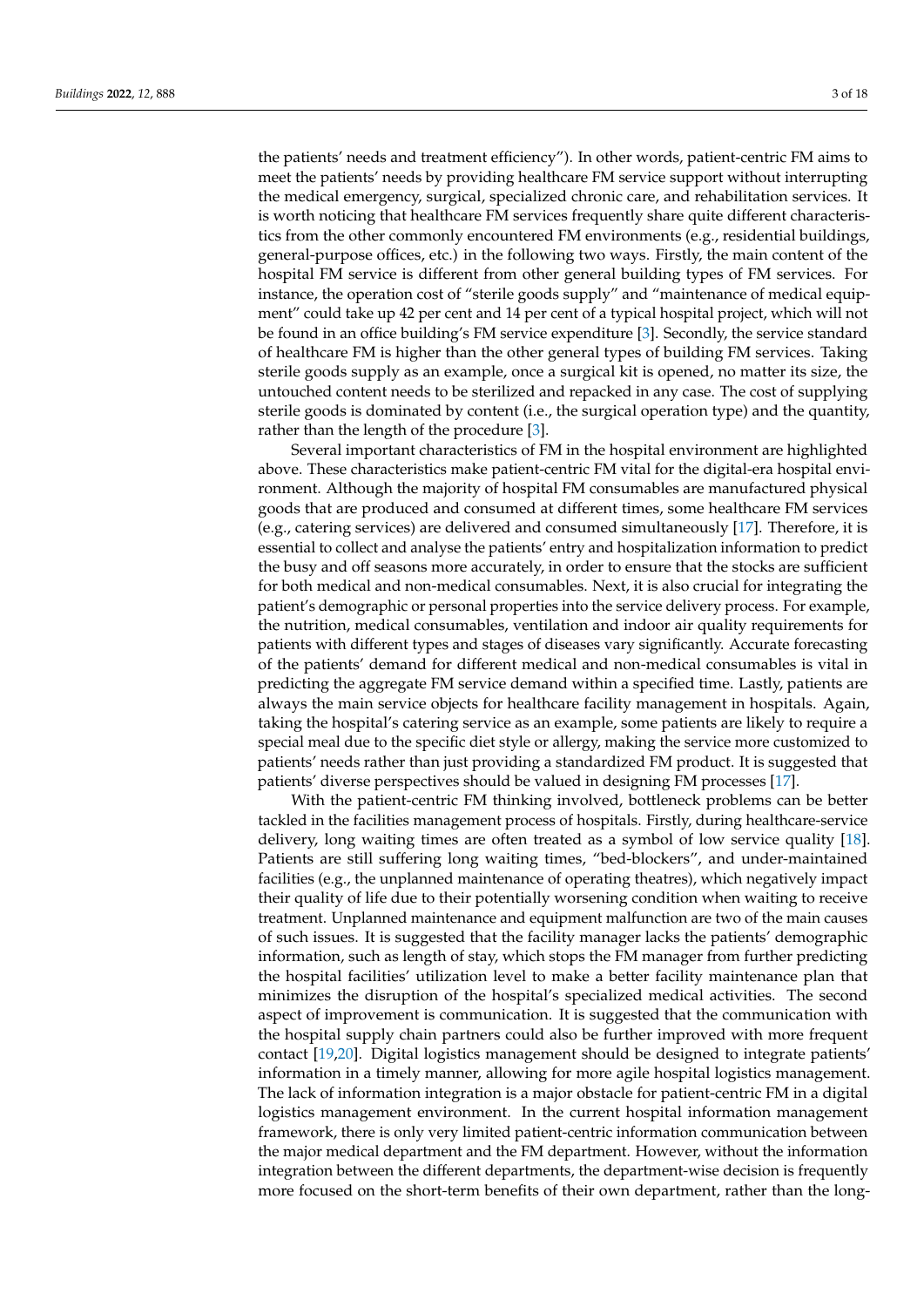term benefits of the entire organization/hospital [\[21\]](#page-16-8). In summary, the new digitized hospital logistics management environment should integrate FM information flow with patient-related information flow inside the hospital (e.g., pharmaceutical information flow).

#### *2.2. Logistics Management and Pharmaceutical Service*

With the increase in public health emergencies and the ageing population, the surge in healthcare demand poses severe challenges to the capabilities of healthcare infrastructure [\[22,](#page-16-9)[23\]](#page-16-10). The management capability to suddenly increase inpatients has a significant impact on the healthcare facility resilience, such as the bed-occupancy levels and the stability of flows into the hospitals. One of the main factors for FM is the patients' admission time. For example, prioritizing and differentiating the admission time of patients with different symptom levels can greatly relieve the capacity and management pressure of healthcare facilities and FM during the COVID-19 period. Furthermore, to provide satisfactory health services and hospital environments, optimizing healthcare resource supply and allocation is one of the most significant global issues in terms of sustainability and equity [\[24\]](#page-16-11). Healthcare logistics stands for an integrated approach to healthcare supply-chain design, holding the potential to deal with the emerging demand shortage and efficiency improvement needs from the hospital FM perspectives [\[25\]](#page-16-12). In hospitals, logistics management consists of conventional physical flows, associated information flows and other emerging flows, such as patients, throughout the care chain [\[26\]](#page-16-13). Supply chain management is the backbone of these healthcare deliveries. The practice of the healthcare supply chain is defined as "a set of activities undertaken in an organization that helps the organization in the effective management of its supply chain by integrating its stakeholders such as manufacturers, distributors, suppliers and customers" [\[27\]](#page-16-14). By supporting the supply chain with more focus on patients, especially the admission time of patients, the healthcare logistics management can flexibly adjust the stock and promote the efficiency of the hospital pharmacy and FM. Although various healthcare tasks (e.g., diagnosis, treatment, and management) put pressure on logistics, they also generate a large scale of daily datasets [\[12,](#page-16-15)[28\]](#page-16-16). Capturing added value from these datasets is expected to benefit the hospital information flows and further improve the healthcare supply chain and operational efficiency [\[26\]](#page-16-13). Besides, the adoption of digital technologies and methods can transform how patients receive healthcare services by utilizing these datasets for logistics improvement schemes. In practice, healthcare organizations are trying to acquire these advanced capabilities to improve logistics management in terms of finance, administration and medicine.

Existing studies have widely explored potential solutions to advance these capabilities. However, few of them focus on patient-centric solutions. Further, various challenges arise from (1) logistic issues; (2) digitalization issues. For healthcare logistics, the main challenges that are identified in the literature include overstocking [\[29\]](#page-16-17), inventory shrinkage [\[30\]](#page-16-18), fragmented processes [\[31\]](#page-16-19), delivery delay [\[32\]](#page-16-20) and unpredictability [\[33\]](#page-16-21). These challenges reflect that many processes are still paper-based labour-intensive activities in healthcare logistics and lack standardization, visibility, and traceability. Conventional approaches to healthcare logistics prevent the capture of advanced capabilities. The main hurdles to digital transformation in healthcare services involve technological factors, such as information flow integration/sharing, data capturing that is associated with patients and personal health, algorithms, performance-measurement tools, and nontechnological barriers, such as cultural resistance, organizational structure and governance [\[34\]](#page-16-22). These phenomena reflect that the introduction of digital technology is still a rhetoric-based initiative. Further, there is still long way to go for the industry to fully embrace digitalization, which is not a last mile problem. With the progress of digitalization, if these obstacles are not resolved appropriately, they may fail the transformation, and the operational efficiency may be even worse than conventional logistic methods.

The aim of pharmaceutical logistics is "placing the right drugs and medical supplies, in the right quantities, in the right conditions, at the right health service delivery points, at the right time, for the right patients/users and for the right cost" [\[35\]](#page-16-23). There is a four-step pro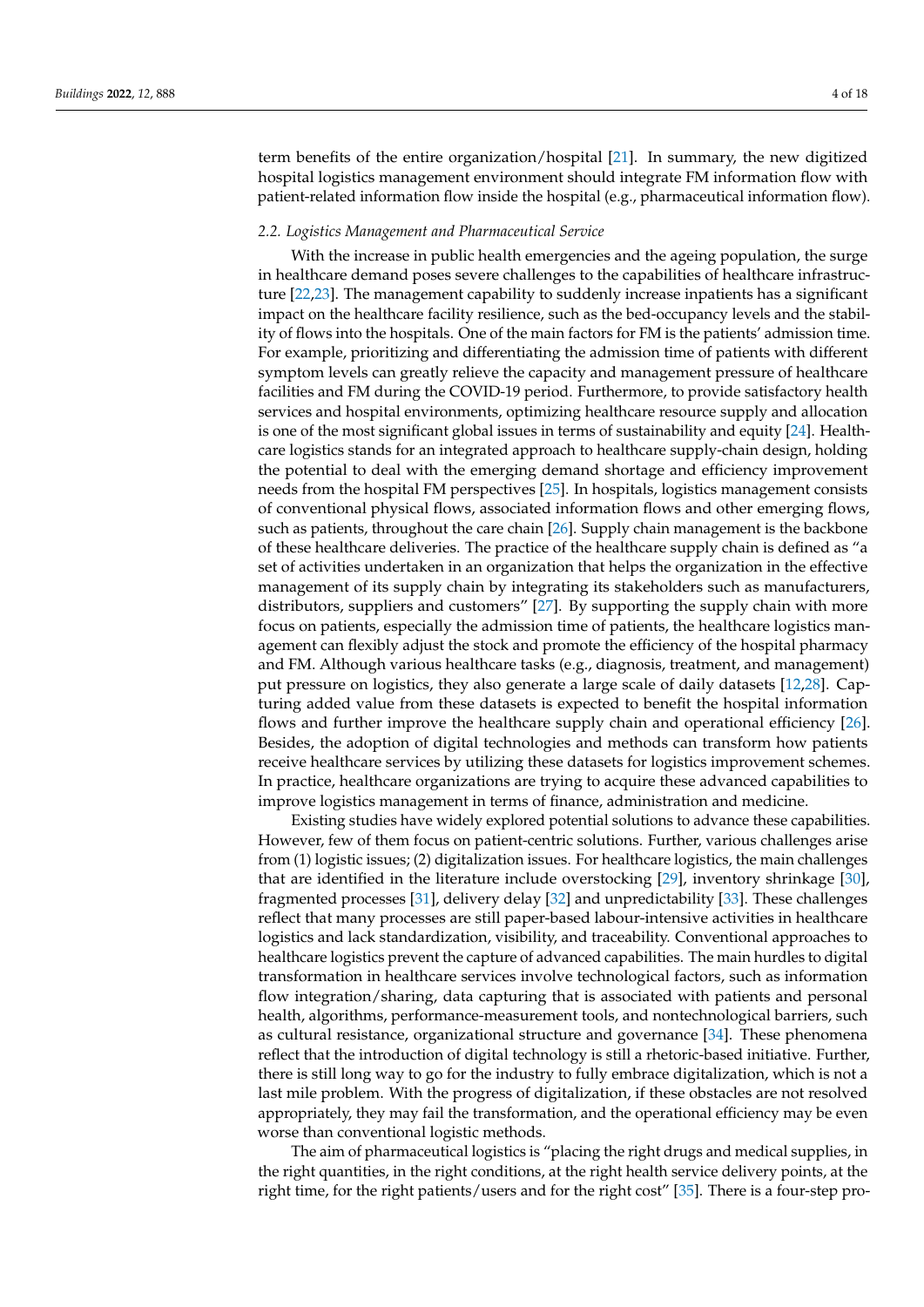cess from the acquisition in the market to the distribution to wards: (1) drug reception and warehouse/pharmacy operations; (2) request and validation; (3) transportation; (4) ward drug management [\[36\]](#page-16-24). However, there are existing conventional logistics management problems. For example, improper hospital drug inventories may cause shortages or stagnant supplies. Besides, traditional logistics basically occurs without the assistance of digital technologies. Subsequently, many studies notice that introducing information and communication technology will be an essential strategy to improve patient safety and reduce drug consumption. Some techniques have been introduced into logistics management to facilitate the efficiency improvement of pharmaceutical services, including geographic information systems [\[37\]](#page-17-0), beacon technology [\[38\]](#page-17-1), unmanned aerial vehicles [\[39\]](#page-17-2), blockchain [\[40\]](#page-17-3) and so on. A series of advanced digital approaches are necessary to develop enhanced analytical capabilities for the existing conventional logistics management problems that are mentioned above, one of which is to accurately forecast the pharmaceutical demands for

Some studies have applied advanced computing techniques to forecast, plan or monitor the pharmaceutical supply chain. Qin et al. [\[35\]](#page-16-23) introduced cluster computing to monitor and manage drug logistics. Ershadi and Ershadi [\[41\]](#page-17-4) proposed a multi-objective optimization model to plan the pharmaceutical supply chain. Du et al. [\[42\]](#page-17-5) combined the genetic algorithm with a BP neural network for drug inventory management. Nikzad et al. [\[43\]](#page-17-6) proposed a two-stage stochastic programming approach for drug inventory routing problems. Saedi et al. [\[6\]](#page-15-5) developed a stochastic optimization framework to find the optimal drug stock levels and order quantity levels. However, existing studies ignore the fact that hospital service aims to serve patients  $[44-47]$  $[44-47]$ . The patient-centric FM perspective is vital in this sense, and it is expected to improve hospital pharmacy inventory-management efficiency, especially for the inpatient departments in hospitals. Thus, there is a research gap to develop a patient-centric demand-forecast procedure for estimating the total amount of pharmaceutical services and products that are needed by integrating digital methods, logistics management and patient-centric FM thinking.

optimizing the supplies and inventory of drugs, medicines, and medical devices.

# <span id="page-4-0"></span>**3. Patient-Centric Pharmaceutical Services**

To respond to the clinical requests coming from different departments (e.g., inpatients, outpatients, operating rooms, etc.), the stocks of drugs and medicines need to be controlled cautiously to satisfy various demands from patients. Moreover, considering the high purchase and stocking costs of many drugs and medicines (e.g., the need to be kept in refrigerated storage rooms) and the shortage of staff working in pharmacies, the pharmacy inventory must match the corresponding demands to avoid the expiration and unnecessary immobilization of medical resources [\[48\]](#page-17-9). In this study, to optimize the drug and medicine supplies and consequently improve the pharmaceutical services that are delivered to patients for the inpatient departments in hospitals, a demand forecasting procedure integrated with patient-centric FM thinking is proposed to reduce the risk of excess stock and drug shortage, which endanger hospital profitability and the patient experience.

Instead of focusing on the historical demand data and using time series forecasting models (e.g., moving average, exponential smoothing) to recognize data patterns, this study uniquely proposes a patient-centric demand forecast procedure to guide the adjustment of supplies and inventories, and further guarantee the pharmaceutical services. In this procedure, the inventory in the hospital inpatient department is regarded as the combination of the drugs or medicines that are allocated to every single patient. The drugs and medicines are explicitly claimed by specific patients until being released after they are discharged from the hospital. It is assumed that the supporting supply chain ensures the pharmacy inventory always satisfies the need of all these patients without surplus stock. To achieve this goal, this study developed two forecasting models based on the Support Vector Regression (SVR) under two study scenarios, as shown in Table [1.](#page-5-0) The first forecasting model uses input variables of inpatient demographic and initial hospitalization information, including expected days in the hospital, gender, age, and diagnosis type, to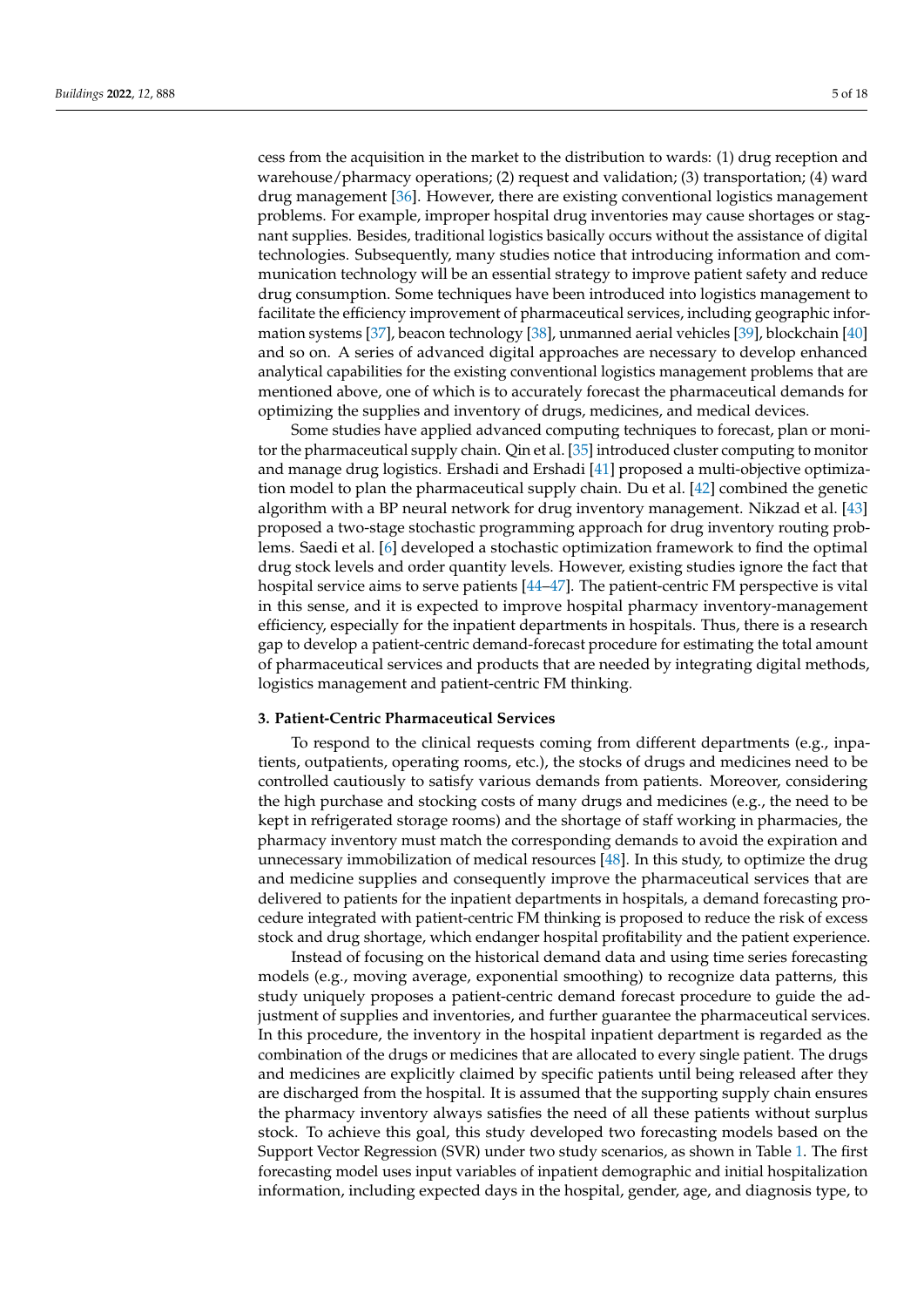predict the inpatients' total medicine consumption during the hospitalization. The second forecasting model predicts the amended and updated patient's length of stay using all demographics, hospitalization, and the patient's early-stage medical consumable information (i.e., resuscitation medicine and surgical related consumables). The SVR model is adopted due to its suitability for small sample-size learning. The mathematical form of the nonlinear SVR is given as follows, in which the *K* is the Gaussian Radial Basis function.

$$
f(u) = \beta_0 + \sum_{i=1}^{n} \alpha_i K(x_i, u)
$$

$$
K(x_i, u) = e^{-\frac{|x_i - u|^2}{2\sigma^2}}
$$

| <b>Study Scenario</b>                    | <b>Input Variables</b>                                                                                                                                                                                                                                                                                      | <b>Output Variables</b>            |  |  |
|------------------------------------------|-------------------------------------------------------------------------------------------------------------------------------------------------------------------------------------------------------------------------------------------------------------------------------------------------------------|------------------------------------|--|--|
|                                          | Patient (estimated) days in<br>hospital                                                                                                                                                                                                                                                                     | Medicine consumption<br>(counts)   |  |  |
| Early consumption allocation             | Patient gender                                                                                                                                                                                                                                                                                              | Medicine consumption<br>(quantity) |  |  |
|                                          | Patient age<br>Patient disease type                                                                                                                                                                                                                                                                         | Medicine consumption (cost)        |  |  |
| Updated length of stay and<br>allocation | Patient resuscitation medicine<br>and surgical related<br>consumables (counts)<br>Patient resuscitation medicine<br>and surgical related<br>consumables (quantity)<br>Patient resuscitation medicine<br>and surgical related<br>consumables (cost)<br>Patient gender<br>Patient age<br>Patient disease type | Updated patient length of stay     |  |  |

<span id="page-5-0"></span>**Table 1.** Two forecasting models for estimating patient medical consumption.

Figure [1](#page-6-1) explains the detailed implementation of the demand forecasting procedure that is integrated with patients' information using these two forecasting models. Once a patient is admitted to the hospital inpatient department, the first forecasting model is adopted to preserve the drugs and other medical resources, according to the gender, age, disease type, and the initial estimated days of hospitalization. Preserved drugs and medical resources (early allocation) are claimed and allocated to the use of the specific patient only. After the early treatment, the second forecasting model is utilized to rectify the patient's estimated length of stay and update the allocated drugs and medical resources (updated allocation) based on the resuscitation medicine or surgical related consumables that are used during the early treatment. The remaining drugs and medicines are released to the inventory as unused resources once the patient is discharged from the hospital. Using this procedure, the pharmacy inventory becomes patient-centric, and the drugs and medicines that are used by specific patients are claimed and rectified based on the inpatient's demographic and pathogenetic condition. With the help of the supporting supply chain, the hospital pharmacy can run more efficiently by flexibly adjusting the stock, according to the demands of all admitted patients.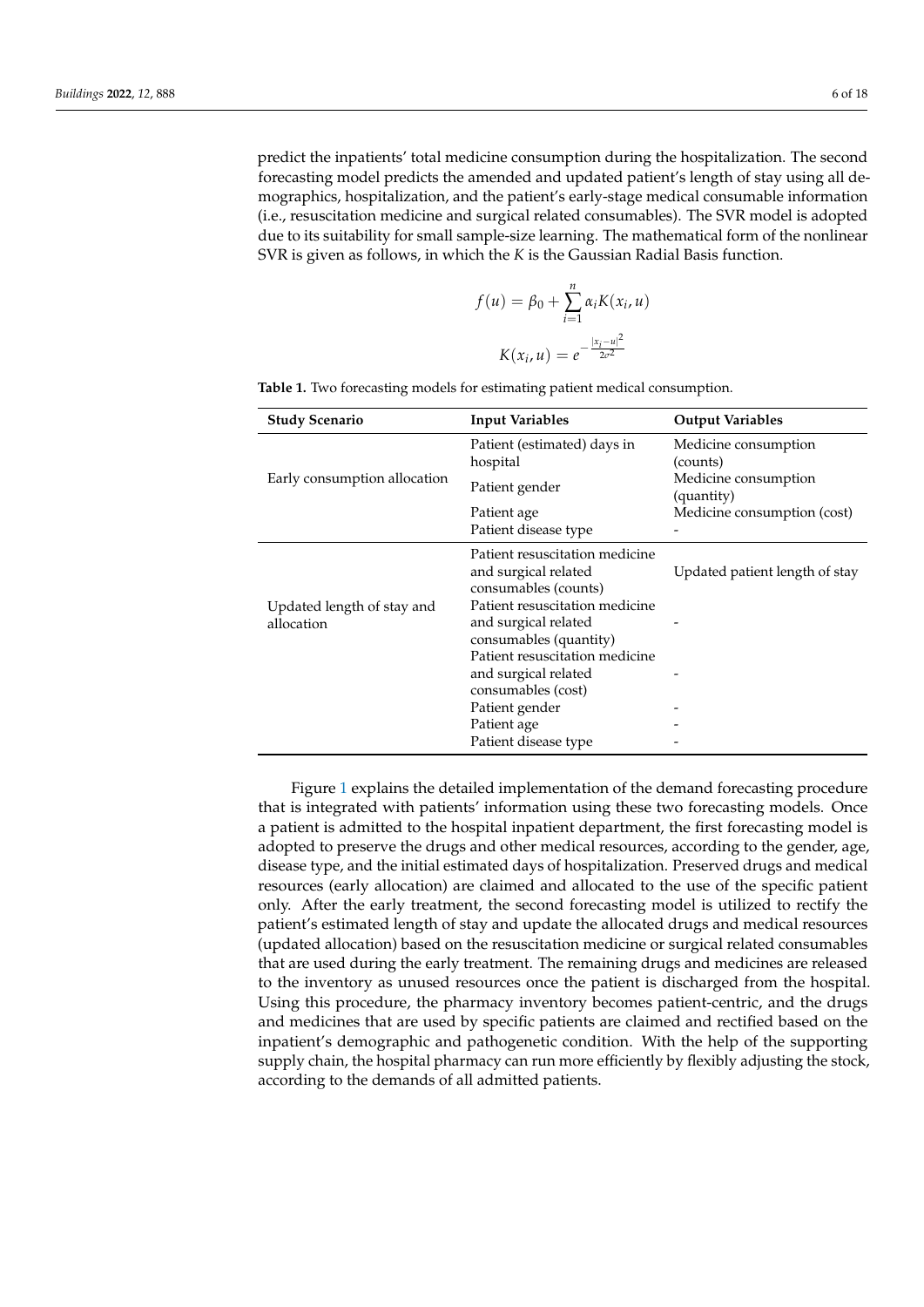<span id="page-6-1"></span>

**Figure 1.** Patient-centric drug and medicine demand forecasting procedure.

Alongside the forecasting models for these two study scenarios, a correlation analysis is conducted to reveal the dependencies between the use of different drugs and medical resources. The goal of this correlation analysis is to identify the groups of medical consumable "packages" that are used by patients in bundles. This can help the hospital's pharmacy department to control the drugs and medical supplies with better logistics management.

Moreover, the proposed procedure is particularly useful in the face of the COVID-19 pandemic. On the one hand, this is an emerging infectious disease that lacks sufficient historical data for directly estimating the hospital-level demand. By estimating the individual demands and aggregating the individuals into the overall hospital demand, it is more feasible to make best use of the patient data, since significant divergences exist between patients due to demographic characteristics [\[2\]](#page-15-1). On the other hand, during COVID-19, the days of inventory and stock turns become much shorter due to the high demand. Estimating the patient-level demand potentially leads to a faster response to patients' needs [\[49\]](#page-17-10).

### <span id="page-6-0"></span>**4. Case Study**

# *4.1. Research Data*

The two forecasting models that were trained within this study utilized the data from inpatients who were admitted to eighteen different hospitals in a southeast coast city of China. The data range from 14 April 2019 to 30 April 2021, with the diagnosis of myocardial infarction (MI) and tuberculosis (TB), referred to as I21 and A15 in the International Classification of Diseases, Tenth Revision (ICD-10) Codes. The reimbursement records of 1571 inpatients have been extracted from hospitals' electronic health records system (including the demographic information, hospitalization information, and consumable count, quantity, and consumption information). Except for variables with the consumable count, quantity, and consumption information, all the other variables are independent and contain the patient's activities during the hospitalization. The demographic information, hospitalization information variables, and a sample of the consumable count (the number of charges), quantity (the number of consumables), and consumption (indicates the monetary cost of the consumables) information are summarized in Table [2.](#page-7-0)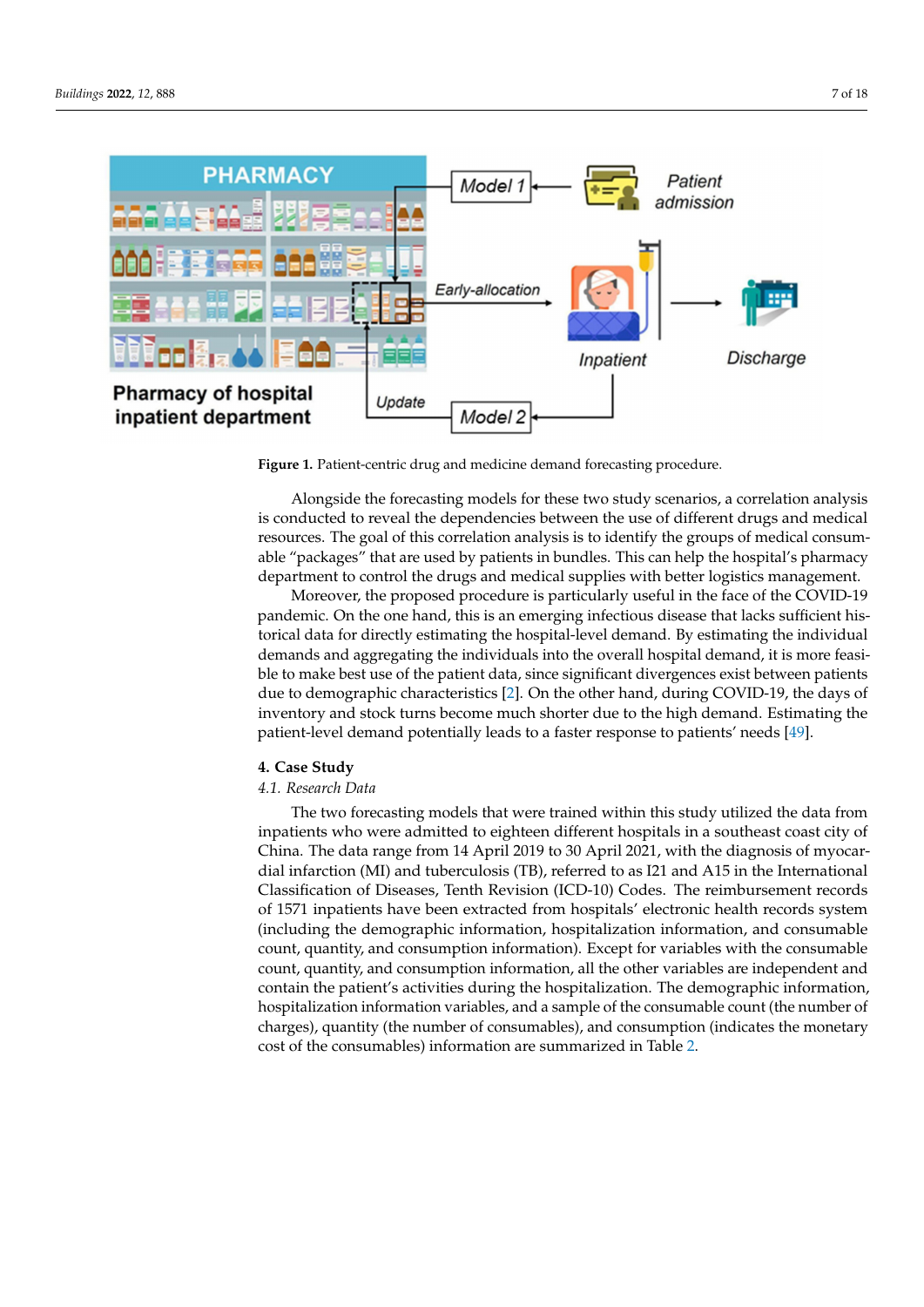| Category                                                      | <b>Number of Variables</b> | <b>Specific Variables</b>                                             |  |  |  |
|---------------------------------------------------------------|----------------------------|-----------------------------------------------------------------------|--|--|--|
| Demographic information                                       | 3                          | Inpatient number, age, gender                                         |  |  |  |
|                                                               |                            | Personnel number, days in hospital, hospital code, name of primary    |  |  |  |
|                                                               |                            | diagnosis, master diagnostic code, project/consumable number,         |  |  |  |
| Hospitalisation information                                   | - 13                       | project/consumable name, project/consumable specification, unit of    |  |  |  |
|                                                               |                            | project/consumable, project/consumable unit price,                    |  |  |  |
|                                                               |                            | project/consumable quantity, total bill cost, bill number             |  |  |  |
|                                                               |                            | Aspirin, clopidogrel hydrogen sulfate, Tegretol, atorvastatin,        |  |  |  |
| Consumable count, quantity,<br>and consumption<br>information | 4018                       | rosuvastatin, metoprolol succinate, captopril, enalapril, benazepril, |  |  |  |
|                                                               |                            | nitroglycerin, coronary balloon dilation catheter, coronary stents,   |  |  |  |
|                                                               |                            | diagnostic guidewire, intravascular angiography catheters, etc.       |  |  |  |

<span id="page-7-0"></span>

| <b>Table 2.</b> Study's raw data. |  |  |  |
|-----------------------------------|--|--|--|
|-----------------------------------|--|--|--|

# *4.2. Data Pre-Processing*

The dataset that is used for this experiment only contains the myocardial infarction inpatient information. Table [3](#page-7-1) shows the characteristics of the mentioned variables with their corresponding proportion or mean (standard deviation). These variables are classified into demographic, hospitalisation, and consumable quality & cost information. The major characteristics of this study's cohort were male (78.49%) with the patients' mean age at 63.13. From the entire dataset, 90% was used as the training set for tuning and training the model, while the remaining 10% was used as the test dataset.

<span id="page-7-1"></span>**Table 3.** Variables of the dataset.

| Factors                                                                                   | <b>Proportion or Mean</b> |
|-------------------------------------------------------------------------------------------|---------------------------|
| Demographic information                                                                   |                           |
| Sex, male $(\%)$                                                                          | 78.49                     |
| Age [mean (SD)]                                                                           | 63.13 (15.92)             |
| Hospitalisation information                                                               |                           |
| Days in hospital                                                                          |                           |
| Less than 10 days (including upper boundary) $(\%)$                                       | 68.36                     |
| Between 10 and 20 days (including upper boundary) (%)                                     | 25.97                     |
| Between 20 and 30 days (including upper boundary) (%)                                     | 3.69                      |
| Above 30 days (excluding lower boundary) (%)                                              | 1.97                      |
| Average days in hospital (before 2020/04/15) [mean (SD)]                                  | 9.35(7.51)                |
| Average days in hospital (after 2020/04/15) [mean (SD)]                                   | 9.97 (7.78)               |
| Total number of project/consumables per patient (under unique inpatient number)           | 1580.91 (3200.27)         |
| Average number of project/consumables per patient per day (under unique inpatient number) | 158.1 (180.39)            |
| Total cost of project/consumable per patient (under unique inpatient number)              | 51,449.69 (45,193.50)     |
| Average cost of project/consumable per patient per day (under unique inpatient number)    | 6620.46 (7313.68)         |
| Consumable quantity & cost information (selected)                                         |                           |
| Average count of aspirin per patient [mean (SD)]                                          | 1.237(2.163)              |
| Average quantity of aspirin per patient [mean (SD)]                                       | 19.249 (13.858)           |
| Average count of atorvastatin per patient [mean (SD)]                                     | 0.950(1.870)              |
| Average quantity of atorvastatin per patient [mean (SD)]                                  | 11.167 (13.348)           |
| Average count of metoprolol succinate per patient [mean (SD)]                             | 0.752(1.900)              |
| Average quantity of metoprolol succinate per patient [mean (SD)]                          | 7.947 (11.432)            |
| Average count of captopril per patient [mean (SD)]                                        | 0.012(0.115)              |
| Average quantity of captopril per patient [mean (SD)]                                     | 0.037(0.489)              |
| Average count of nitroglycerin per patient [mean (SD)]                                    | 0.934(0.625)              |
| Average quantity of nitroglycerin per patient [mean (SD)]                                 | 5.233 (14.183)            |
| Average count of coronary balloon dilation catheter per patient [mean (SD)]               | 0.326(0.764)              |
| Average quantity of coronary balloon dilation catheter per patient [mean (SD)]            | 0.344(0.834)              |
| Average count of diagnostic guidewire per patient [mean (SD)]                             | 0.404(0.566)              |
| Average quantity of diagnostic guidewire per patient [mean (SD)]                          | 0.491(0.733)              |

Before the primary screening, variables that had insufficient information entries (e.g., the consumables that were consumed by less than 20 different inpatients) were un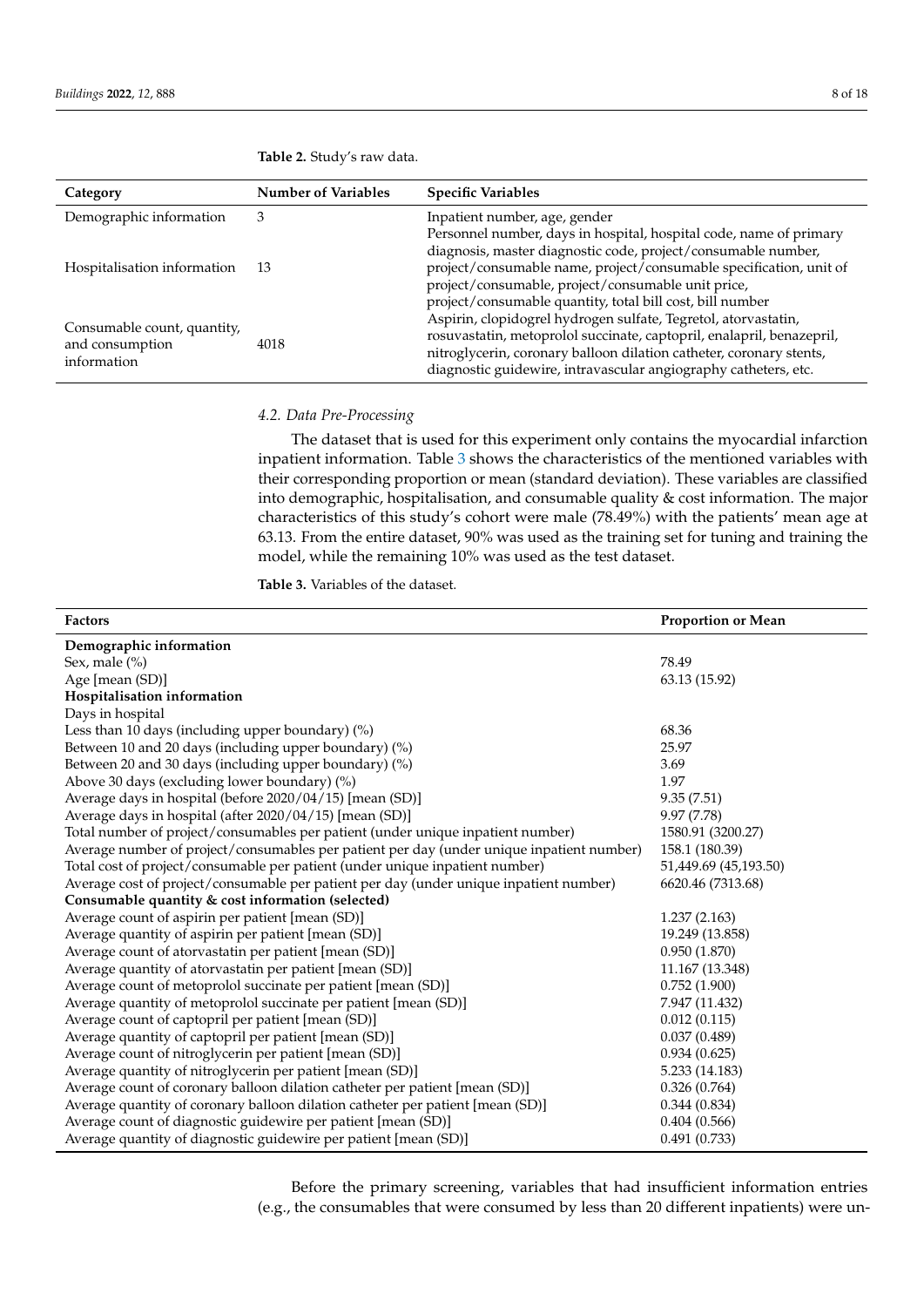picked. In the end, there are 21 variables left that will be used as the input for the forecasting model. After the primary screening of the acquired data, it is suggested that variable inconsistency issues and unclassified activity issues need to be resolved for the collected raw dataset. Therefore, three pre-processing activities have been carried out to make the raw data ready for the model training. First, the consumable specifications and names for the same type of medicine are not consistent. For instance, both "Nitroglycerin" and "Nitroglycerin injection" have been used for the name of the same item. Therefore, the first step of the data preparation process is to standardize the name of medicine or other medical consumables with common main ingredients to use the same name. Second, it is found that the medical activities, medicines, and other medical consumables share the same variable category, which hinders the dataset's capability to conduct more advanced data analysis. As a result, works have been carried out to separate all the data entries into three groups: medical activities, medicines, and other medical consumables. Finally, works have also been carried out to eliminate the rarely occurred activities/consumables/medicines intake.

## <span id="page-8-0"></span>*4.3. Pharmaceutical Demand Forecasting Results*

Using patient-oriented thinking, three main findings can be summarized from the regression result of the early consumption allocation study (the first scenario in Table [3\)](#page-7-1).

- The regression models' results for medicines' counts and quantity output are optimistic, with a satisfied root mean squared error (RMSE) and mean absolute error (MAE);
- The regression results vary significantly across the different drug categories. The multi-output regression result for angiotensin-converting enzyme inhibitors (including captopril, enalapril, benazepril, and ramipril) used for myocardial infarction have the lowest RMSE and MAE (Table [4\)](#page-9-0). This is partially due to the infrequent use of the angiotensin-converting medicines, which is supported by their relative low R squared scores;
- The performance of the different medicines is more consistent for the "Counts" and "Quantity" output rather than the "Cost" output. For instance, aspirin has a higher mean square error (at 201.575) than that of clopidogrel hydrogen sulfate (at 110.349) when using the quantity output. However, the mean squared error of aspirin (at 47.561) is much lower than that of clopidogrel hydrogen sulfate (at 4944.783) when using the cost as the output variable unit. There are several reasons behind this: (1) the difference in the unit price of the different manufacturers; (2) the difference in the composition produced by the different manufacturers; (3) the potential price difference due to the drug dosage forms. The result suggests that: (1) the general result for the medicine demand forecast is satisfied; (2) the regression forecast errors for angiotensin-converting enzyme inhibitors are significantly lower than the rest of the medicine groups; (3) the forecast for a better medicine quantity intake forecast might not necessarily lead to a better medicine cost forecast.

Regarding the regression result for the updated length of stay and allocation study (the second scenario in Table [3\)](#page-7-1), the updated patient length of stay does not vary significantly when using different input medical and surgical-related consumable variables (count, quantity or cost). As shown in Table [5,](#page-10-0) it gives similar RMSE and MAE for the patient's expected and updated days in the hospital, which indicates that the resuscitation medication and surgical-related consumable variables can accurately reflect the severity level of patients and give informative clues to their estimated length of stay.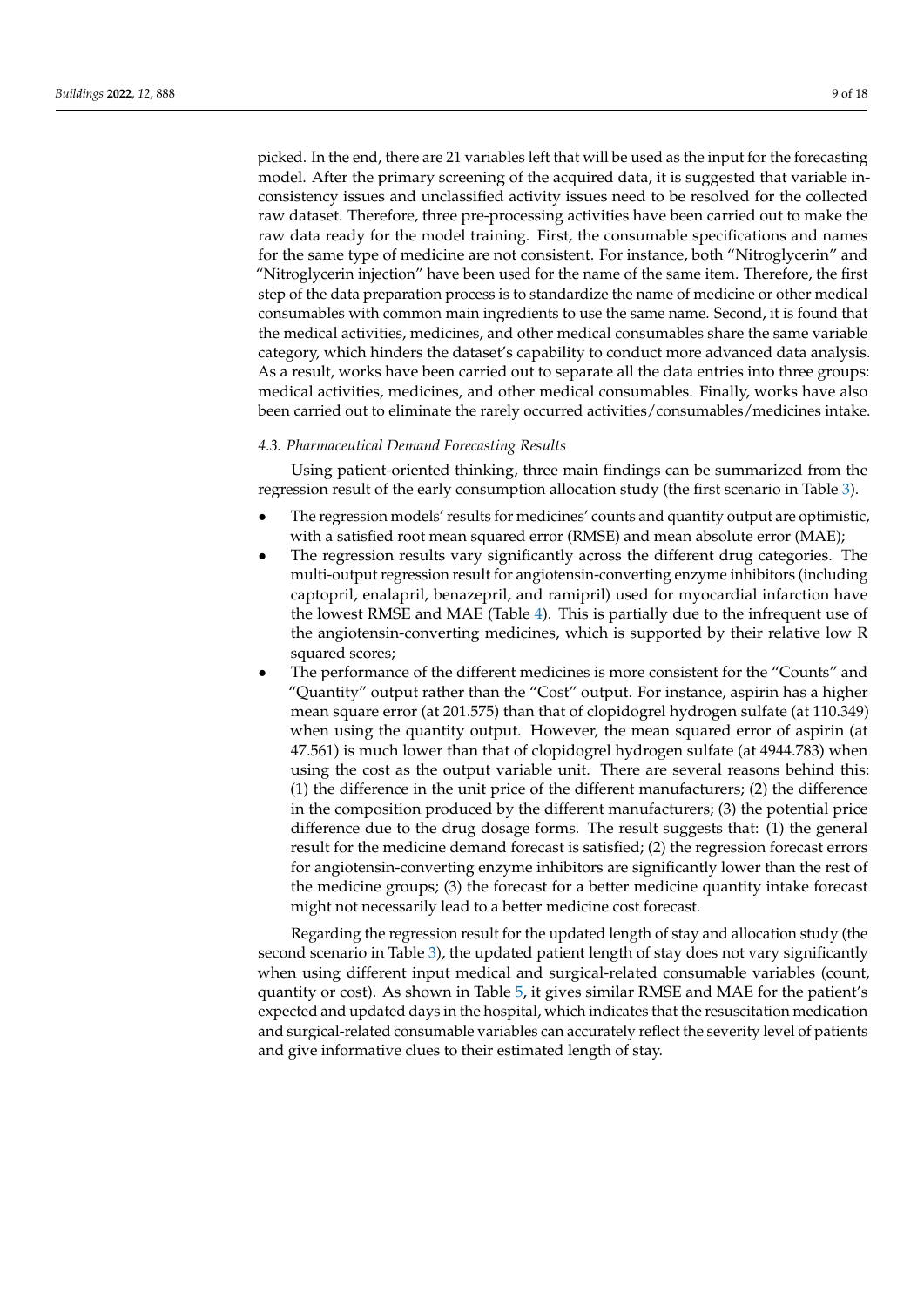<span id="page-9-0"></span>

| Measure                               | Aspirin | Clopidogrel<br><b>Hydrogen Sulfate</b> | <b>Tegretol</b> | Atorvastatin<br>Calcium | Rosuvastatin | Metoprolol<br>Succinate | Captopril | Enalapril | <b>Benazepril</b> | Ramipril |
|---------------------------------------|---------|----------------------------------------|-----------------|-------------------------|--------------|-------------------------|-----------|-----------|-------------------|----------|
| Root mean squared error<br>(counts)   | 2.960   | 1.517                                  | 2.555           | 2.781                   | .251         | 2.584                   | 0.218     | 0.200     | 0.525             | 0.250    |
| Mean absolute error (counts)          | 0.851   | 0.528                                  | 0.830           | 0.941                   | 0.457        | 0.940                   | 0.208     | 0.200     | 0.258             | 0.223    |
| Root mean squared error<br>(quantity) | 14.198  | 10.505                                 | 21.973          | 12.136                  | 9.038        | 11.368                  | 0.253     | 0.200     | 2.839             | 2.749    |
| Mean absolute error<br>(quantity)     | 10.318  | 4.175                                  | 16.977          | 9.069                   | 3.989        | 6.710                   | 0.214     | 0.200     | 0.636             | 0.685    |
| Root mean squared error<br>(cost)     | 6.896   | 70.319                                 | 194.506         | 63.510                  | 41.369       | 24.343                  | 0.180     | 0.200     | 7.802             | 9.781    |
| Mean absolute error (cost)            | 4.944   | 25.121                                 | 145.998         | 39.581                  | 14.180       | 14.366                  | 0.180     | 0.200     | 1.522             | 1.798    |

**Table 4.** Early consumption allocation scenario: multi-output regression forecast results for 10 typical medicines.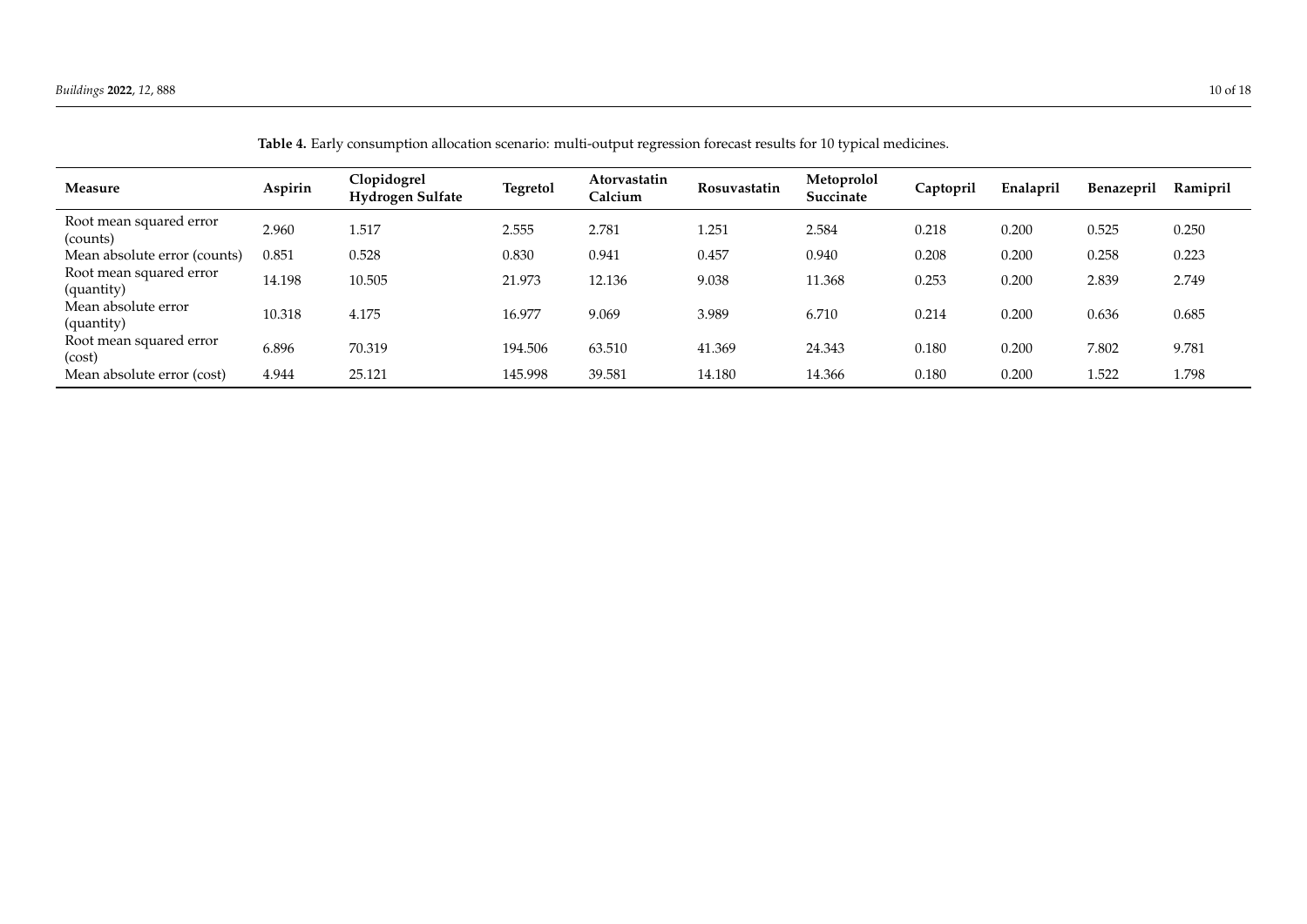| <b>Measures</b>                    | Days in Hospital |
|------------------------------------|------------------|
| Root mean squared error (counts)   | 6.628            |
| Mean absolute error (counts)       | 4.220            |
| Root mean squared error (quantity) | 6.561            |
| Mean absolute error (quantity)     | 4.107            |
| Root mean squared error (cost)     | 6.688            |
| Mean absolute error (cost)         | 4.102            |

<span id="page-10-0"></span>**Table 5.** Updated length of stay scenario: regression forecast results for length of stay.

Overall, through the comparison of the different test input and output data variable (Quantity) profiles, some medical consumables, such as nitroglycerin, seem to provide more slightly better support for the forecast of the patients' expected days that will be spent in hospital.

### <span id="page-10-1"></span>*4.4. Correlation Analysis Results*

Various medicines are used during the treatment of myocardial infarction. In many cases, some medicines are used complementarily or as the substitute to other medicines with similar effects. The correlation analysis is conducted to calculate the correlation coefficient values between different medicines inside a single medication group or across the group portfolio and reveal the complement and substitute relationship of the different medicines. The selected groups of consumables are: (1) drugs for the prevention of thrombosis (in coral blue); (2) drugs for the lowering of cholesterol (in deep peach); (3) receptor clocker drugs (first scenario in Tables [6](#page-11-0) and [7\)](#page-12-0); (4) resuscitation drugs (in silver chalice); (5) coronary intervention equipment (in sea mist); angiography equipment (in salad green) (second scenario in Tables [8](#page-12-1) and [9\)](#page-13-0). According to Tables [6](#page-11-0) and [7,](#page-12-0) the average correlation coefficient for using the counts of appearance output is obviously higher than the average correlation coefficient using quantities as the output variable, which might be related to the prescribing habit of specialist doctors, the standard treatment process, and patients' different conditions. Although the correlation values are quite different when using counts and quantities for analysis, consistent conclusions can be made based on the correlation analysis results. For instance, the correlation coefficient of clopidogrel hydrogen sulfate and Tegretol is negative (at −0.084 (counts) and −0.356 (quantity)), which indicates that these two medicines are substitute for each other. While still inside the same anti-thrombotic drugs group, the correlation coefficient values of the aspirin against both clopidogrel hydrogen sulfate and Tegretol are positive, revealing the relationship between these two connections to be complementary. It is also suggested that a higher correlation coefficient value in the concurrent appearance count will not necessarily lead to a higher correlation coefficient value in the quantity of medicine used. For instance, the correlation coefficient of atorvastatin calcium and metoprolol succinate score the highest at 0.781 using the count of appearance, while their correlation coefficient only reaches 0.21 when the quantity variables are calculated. For facilitating better pharmaceutical services, correlation relationships on quantities rather than counts can be used to guide the pharmaceutical inventory, considering the complement and substitute relationship between medicines. Therefore, it is suggested that using the quantity variable might be able to identify and determine some hidden but highly valuable relationships between the different medicines for configuring the pharmaceutical inventories. For instance, in Table [9,](#page-13-0) the correlation coefficients between nitroglycerin and other consumables are very small or even negative in terms of the quantity, while in Table [8,](#page-12-1) the correlation coefficients are much larger in terms of count. The found relationships can guide the pharmaceutical inventory, which is further discussed in the next section.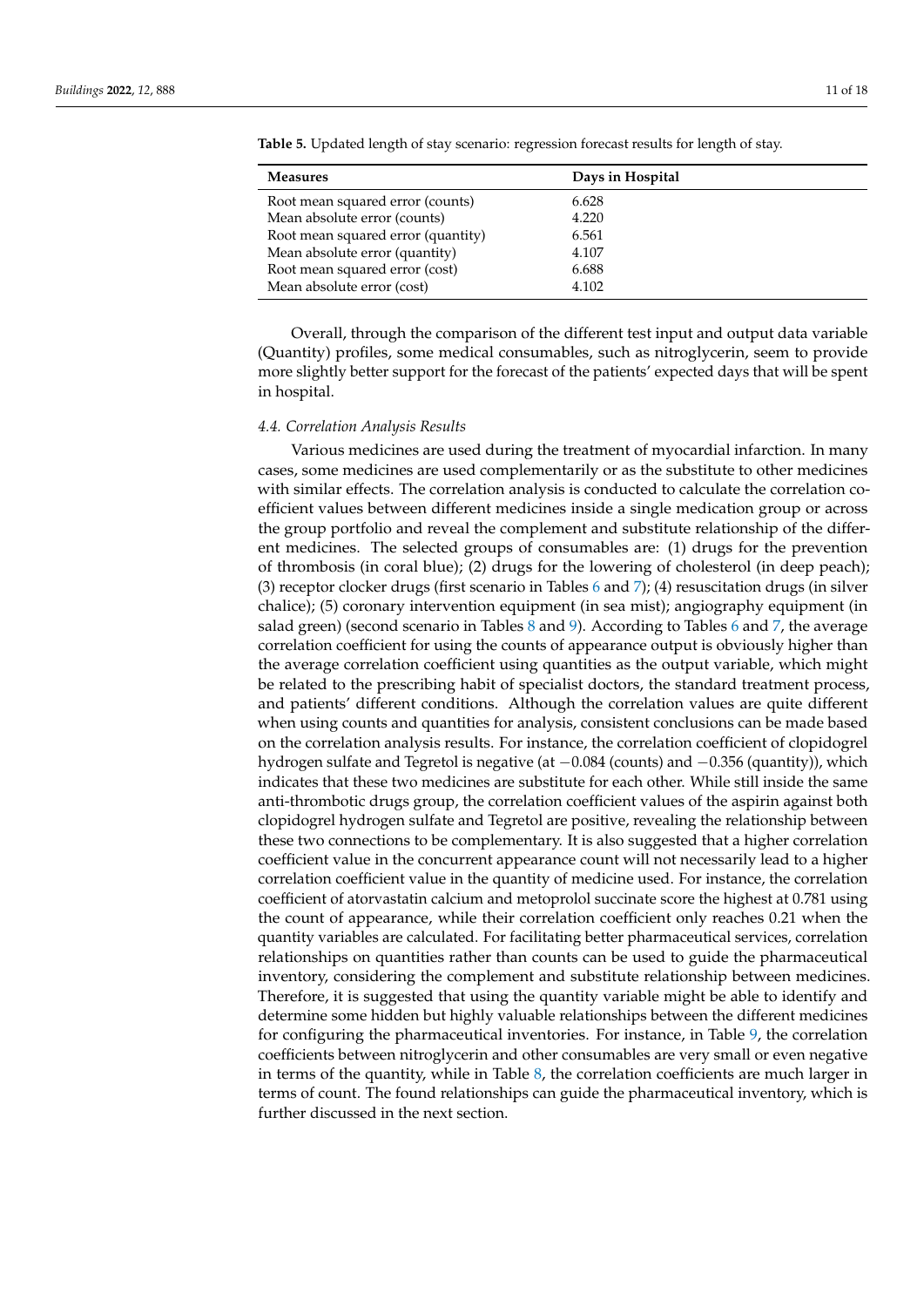|                                                     | Aspirin | Clopidogrel hydrogen<br>sulfate | Tegretol | Atorvastatin calcium | Rosuvastatin | Metoprolol<br>succinate |
|-----------------------------------------------------|---------|---------------------------------|----------|----------------------|--------------|-------------------------|
| Aspirin                                             | 1.000   |                                 |          |                      |              |                         |
| Clopidogrel hydrogen sulfate                        | 0.696   | 1.000                           |          |                      |              |                         |
| Tegretol                                            | 0.547   | $-0.084$                        | 1.000    |                      |              |                         |
| Atorvastatin calcium                                | 0.652   | 0.534                           | 0.417    | 1.000                |              |                         |
| Rosuvastatin                                        | 0.387   | 0.305                           | 0.231    | $-0.113$             | 1.000        |                         |
| Metoprolol succinate                                | 0.765   | 0.611                           | 0.510    | 0.781                | 0.230        | 1.000                   |
| Mean (per inpatient number by column)               | 1.237   | 0.561                           | 0.820    | 0.950                | 0.327        | 0.752                   |
| Standard deviation (per inpatient number by column) | 2.163   | 2.019                           | 1.417    | 1.870                | 1.135        | 1.900                   |
| Average correlation<br>0.431                        |         |                                 |          |                      |              |                         |

**Table 6.** The comparison of the correlation analysis results for medicines used for Scenario One's study using counts variable.

The ratio of average quantity of consumable between four selected consumables (scaled based on the smallest average consumable) 3.79:1.72:2.51:2.91:1:2.30

**Table 7.** The comparison of the correlation analysis results for medicines used for Scenario One's study using quantity variable.

<span id="page-11-0"></span>

|                              | Aspirin | Clopidogrel hydrogen<br>sulfate | Tegretol | Atorvastatin calcium | Rosuvastatin | Metoprolol<br>succinate |
|------------------------------|---------|---------------------------------|----------|----------------------|--------------|-------------------------|
| Aspirin                      | 1.000   |                                 |          |                      |              |                         |
| Clopidogrel hydrogen sulfate | 0.198   | 1.000                           |          |                      |              |                         |
| Tegretol                     | 0.557   | $-0.356$                        | 1.000    |                      |              |                         |
| Atorvastatin calcium         | 0.279   | 0.220                           | 0.139    | 1.000                |              |                         |
| Rosuvastatin                 | 0.275   | 0.014                           | 0.350    | $-0.355$             | 1.000        |                         |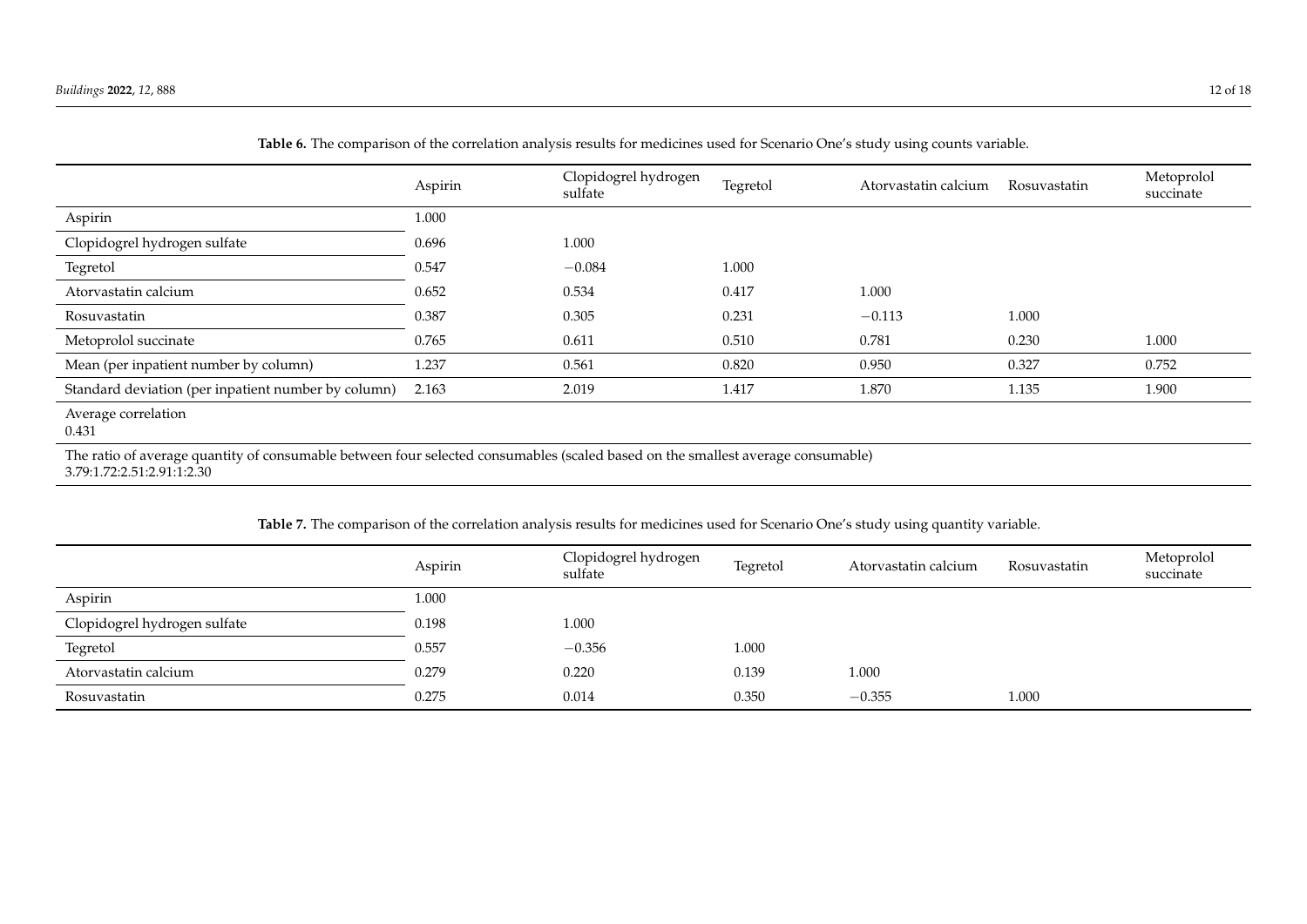**Table 7.** *Cont.*

|                                                                                                                                 | Aspirin | Clopidogrel hydrogen<br>sulfate | Tegretol | Atorvastatin calcium | Rosuvastatin | Metoprolol<br>succinate |  |
|---------------------------------------------------------------------------------------------------------------------------------|---------|---------------------------------|----------|----------------------|--------------|-------------------------|--|
| Metoprolol succinate                                                                                                            | 0.377   | 0.232                           | 0.256    | 0.210                | 0.124        | 1.000                   |  |
| Mean (per inpatient number by column)                                                                                           | 19.249  | 6.188                           | 20.012   | 11.167               | 5.162        | 7.947                   |  |
| Standard deviation (per inpatient number by column)                                                                             | 13.858  | 13.721                          | 21.742   | 13.348               | 10.932       | 11.432                  |  |
| Average correlation<br>0.168                                                                                                    |         |                                 |          |                      |              |                         |  |
| The ratio of average quantity of consumable between four selected consumables (scaled based on the smallest average consumable) |         |                                 |          |                      |              |                         |  |

3.73:1.20:3.88:2.16:1:1.54

Table 8. The comparison of the correlation analysis results for resuscitation medicine and surgical related consumables used for Scenario Two's study using counts variable.

<span id="page-12-0"></span>

|                                                        | Nitroglycerin | Coronary balloon<br>dilation catheter | Coronary stents | PTCA dilatation<br>catheters | Diagnostic<br>guidewire | Intravascular<br>angiography<br>catheters | Contrast syringe |
|--------------------------------------------------------|---------------|---------------------------------------|-----------------|------------------------------|-------------------------|-------------------------------------------|------------------|
| Nitroglycerin                                          | 1.000         |                                       |                 |                              |                         |                                           |                  |
| Coronary balloon dilation catheter                     | 0.145         | 1.000                                 |                 |                              |                         |                                           |                  |
| Coronary stents                                        | 0.326         | 0.397                                 | 1.000           |                              |                         |                                           |                  |
| PTCA dilatation catheters                              | 0.289         | 0.003                                 | 0.576           | 1.000                        |                         |                                           |                  |
| Diagnostic guidewire                                   | 0.295         | 0.528                                 | 0.327           | 0.174                        | 1.000                   |                                           |                  |
| Intravascular angiography catheters                    | 0.385         | 0.309                                 | 0.373           | 0.336                        | 0.528                   | 1.000                                     |                  |
| Contrast syringe                                       | 0.252         | 0.495                                 | 0.313           | 0.135                        | 0.640                   | 0.485                                     | 1.000            |
| Mean (per inpatient number by column)                  | 0.934         | 0.326                                 | 0.822           | 0.773                        | 0.404                   | 0.500                                     | 0.291            |
| Standard deviation (per inpatient<br>number by column) | 0.625         | 0.764                                 | 0.935           | 1.025                        | 0.566                   | 0.506                                     | 0.460            |
| Average correlation<br>0.348                           |               |                                       |                 |                              |                         |                                           |                  |

<span id="page-12-1"></span>The ratio of average quantity of consumable between four selected consumables (scaled based on the smallest average consumable) 3.21:1.12:2.83:2.66:1.39:1.72:1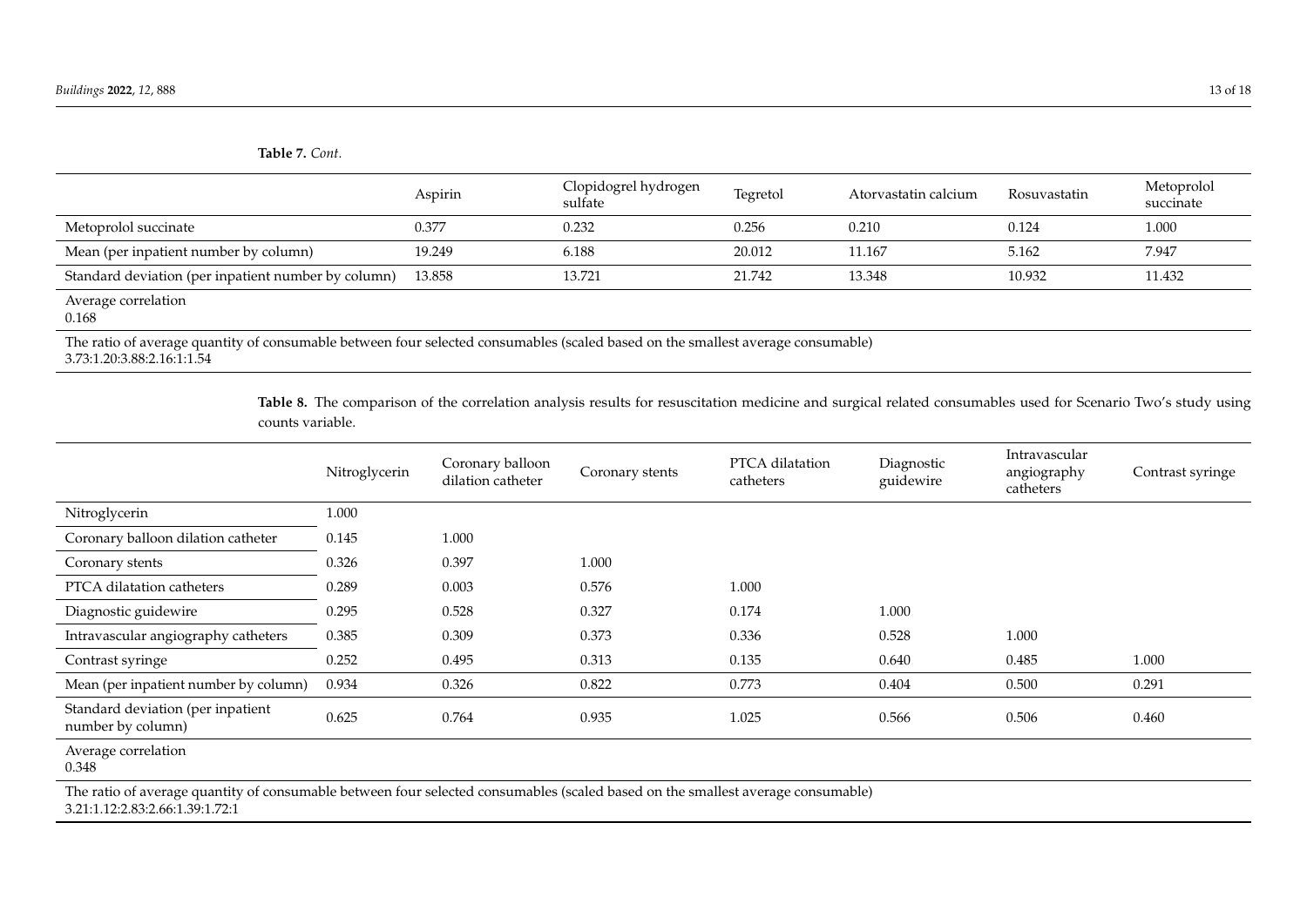Table 9. The comparison of the correlation analysis results for resuscitation medicine and surgical related consumables used for Scenario Two's study using quantity variable.

|                                                                                                           | Nitroglycerin | Coronary balloon<br>dilation catheter | Coronary stents | PTCA dilatation<br>catheters | Diagnostic<br>guidewire | Intravascular<br>angiography<br>catheters | Contrast syringe |
|-----------------------------------------------------------------------------------------------------------|---------------|---------------------------------------|-----------------|------------------------------|-------------------------|-------------------------------------------|------------------|
| Nitroglycerin                                                                                             | 1.000         |                                       |                 |                              |                         |                                           |                  |
| Coronary balloon dilation catheter                                                                        | $-0.055$      | 1.000                                 |                 |                              |                         |                                           |                  |
| Coronary stents                                                                                           | 0.023         | 0.332                                 | 1.000           |                              |                         |                                           |                  |
| PTCA dilatation catheters                                                                                 | 0.046         | 0.032                                 | 0.621           | 1.000                        |                         |                                           |                  |
| Diagnostic guidewire                                                                                      | $-0.024$      | 0.508                                 | 0.281           | 0.180                        | 1.000                   |                                           |                  |
| Intravascular angiography catheters                                                                       | $-0.029$      | 0.289                                 | 0.334           | 0.301                        | 0.479                   | 1.000                                     |                  |
| Contrast syringe                                                                                          | $-0.004$      | 0.469                                 | 0.258           | 0.134                        | 0.642                   | 0.453                                     | 1.000            |
| Mean (per inpatient number by column)                                                                     | 5.233         | 0.344                                 | 0.977           | 0.919                        | 0.491                   | 0.521                                     | 0.351            |
| Standard deviation (per inpatient<br>number by column)                                                    | 14.183        | 0.834                                 | 1.147           | 1.288                        | 0.733                   | 0.546                                     | 0.600            |
| Average correlation<br>0.251                                                                              |               |                                       |                 |                              |                         |                                           |                  |
| The second comparison of excess that the completed compatible fund the fund started on the fund of $\ell$ |               |                                       |                 |                              |                         |                                           |                  |

<span id="page-13-0"></span>The ratio of average quantity of consumable between four selected consumables (scaled based on the smallest average consumable) 14.92:0.98:2.79:2.62:1.40:1.48:1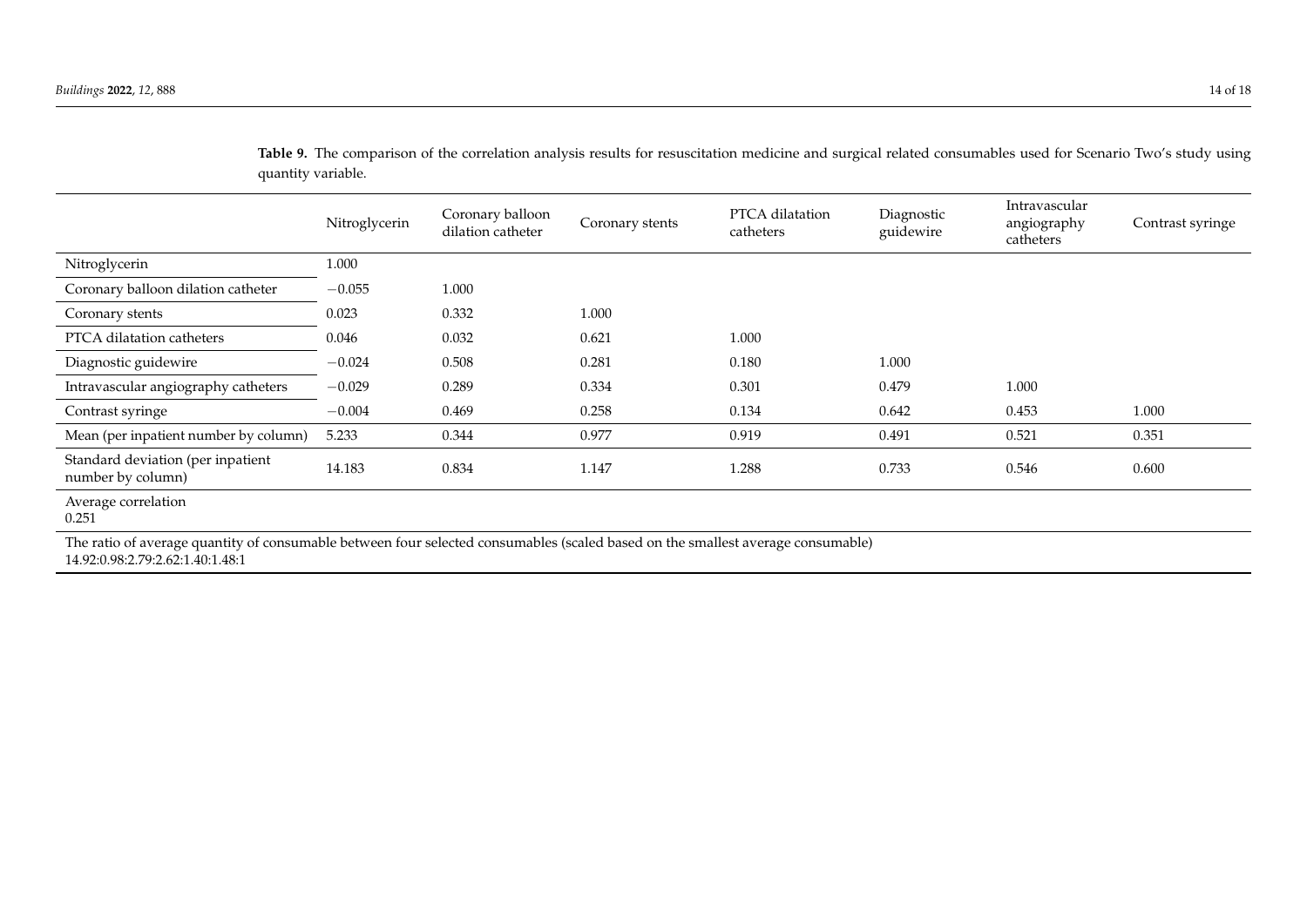#### *4.5. Improving the Hospital FM and Hospital Environments with Patient-Centric Data Analysis*

In this section, the focus is on discussing how the pharmaceutical forecasting results and correlation analysis results can be used to benefit the FM (e.g., pharmaceutical logistic management) and its efficiency in providing better services and hospital environments to patients.

# 4.5.1. Benefits of the Healthcare Logistic Management with Pharmaceutical Forecast and Correlation Analysis

Given the results of the pharmaceutical demand forecast and correlation analysis in Sections [4.3](#page-8-0) and [4.4,](#page-10-1) the forecast and correlation coefficient of the target groups of consumables and the ratios of averaged consumable quantity can be obtained after analysing the inpatient demographic and hospitalization data. It is implied that the typical ratio of consumables' average quantity can be used as the checking criteria for the "consumables bundles". According to the absolute correlation coefficient values, some pairs of consumables with a coefficient larger than 0.5 (indicating significantly correlated), such as diagnostic guidewire and contrast syringe, can be treated as the "consumable bundle". Taking diagnostic guidewire and contrast syringe as an example, the correlation coefficient of these two consumables is 0.642 (highly correlated), which means they can be treated as a package. Therefore, their ratio of average quantity (1.40:1) can be used as the benchmark to set the automated stock alarm system for the storage of consumables. When the diagnostic guidewire demand for a specific period is high (given by the early-consumption allocation prediction), the low stock rate of diagnostic guidewire will not only trigger the procurement reminder for diagnostic guidewire, but also check and remind (if necessary) the stock and procurement process of contrast syringe, according to their ratio of average quantity.

It is also implied that this consumable stock's auto-checking mechanism can remind the restock of potentially underlying correlated items belonging to a different medical consumable categorization group. For instance, the diagnostic guidewire and coronary balloon dilation catheter belong to angiography and coronary intervention-related consumables, which is different from diagnostic guidewire and contrast syringe that both belong to the same category (angiography). Using inpatients' demographic and hospitalization data, these hidden or implicit correlations can be revealed and considered by facility managers.

### 4.5.2. Benefits of the Estimated Patient Length of Stay

In addition to promoting better pharmaceutical services and hospital environments to inpatients, the demographic and hospitalization information of these patients can also help the facility managers better plan facilities' preventive maintenance and workspace management. Given the prediction results of patients' length of stay, facility managers will be able to anticipate the busyness level of the hospital in general and the busyness level of corresponding facilities serving specific inpatient groups with specified disease types. This is because the use of many hospital facilities is mostly disease oriented. The number of patients for a specific group of diseases will determine the utilization level of these facilities. As a result, given the analysis result of patients' demographic and hospitalization data, facility managers are provided with more supportive information to make the operation and maintenance decision with a better order of priority. For example, more accurate forecasting of the inpatients' length of stay helps to determine the capacity of the hospital to admit new patients and contributes to improving the turnover rate of hospital beds and other facilities.

# <span id="page-14-0"></span>**5. Conclusions**

With the rapidly increasing healthcare demand and seriously constrained medical resources, more attention has been focused on optimizing the usage of medical resources and the delivery of high-quality healthcare services and hospital environments. The non-core facility management in the healthcare environment, which is critical to supporting and improving the effectiveness of the primary medical care activities, are highlighted in this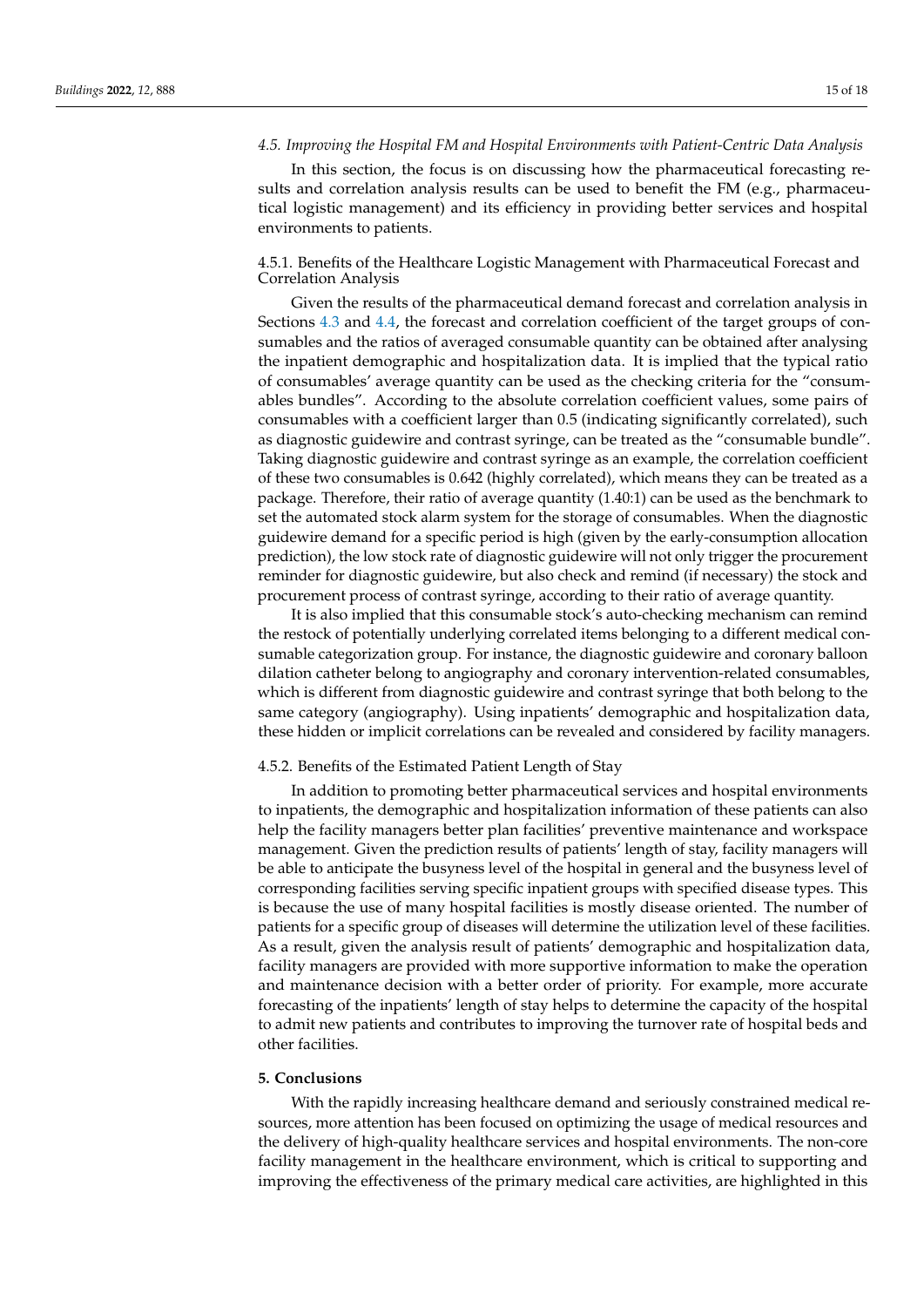paper. The definition of patient-centric facility management is explored, and the challenges and opportunities of using patient-centric FM thinking in hospital logistics management are discussed. Specifically, to facilitate better pharmaceutical services, the pharmacy inventory is considered as the aggregated medical resources (e.g., medicines) that are reserved and allocated to each patient. With this patient-centric view, the inventory of medicines is targeted at satisfying the needs of all patients without too much surplus stock. Two forecasting models are established to integrate patients' demographic and hospitalization information into the inventory control strategies. The first model predicts the patients' total medicine consumption based on their demographic and initial hospitalization information, while the second model updates the patient length of stay, leveraging their usage of resuscitation medicine and surgical-related consumables. Based on the 2-year data from inpatients that were admitted to eighteen hospitals in a south-eastern China city, it was demonstrated that the incorporation of medical information from patients does contribute to an accurate forecast of the pharmaceutical demands and leads to a more balanced inventory, considering the complement and substitute relationship of the different categories of medicines. This incorporation of patient information suggests that patient-centric FM thinking can potentially guide more coordinated supply chains and inventories, and better-informed operation and maintenance decisions on the basis of the anticipated length of stay for admitted inpatients.

**Author Contributions:** X.X.: Conceptualization, Writing—Original Draft; Z.F.: Investigation, Visualization, Writing—Original Draft; L.C.: Methodology, Writing—Review and Editing, Supervision, Funding acquisition; Q.L.: Methodology, Writing—Review and Editing, Supervision, Project administration, Funding acquisition; T.T.: Writing—Original Draft; Z.Y.: Resources, Data Curation; M.P.: Resources, Supervision. All authors have read and agreed to the published version of the manuscript.

**Funding:** The work described in this paper was supported by the grant from the UCL Global Engagement Strategic Partner Funds and UCL Centre for Blockchain Technologies (CBT).

**Institutional Review Board Statement:** The study was conducted in accordance with the Declaration of Helsinki, and approved by the Ethics Committee of University College London (protocol code 2021-Stf-QL-002 and date of approval: 02/06/2021).

**Data Availability Statement:** Some or all data, models, or code that support the findings of this study are available from the corresponding author upon reasonable request.

**Conflicts of Interest:** The authors declare no conflict of interest.

## **References**

- <span id="page-15-0"></span>1. Ford, G.; Compton, M.; Millett, G.; Tzortzis, A. The role of digital disruption in healthcare service innovation. In *Service Business Model Innovation in Healthcare and Hospital Management*; Springer: Cham, Switzerland, 2017; pp. 57–70.
- <span id="page-15-1"></span>2. Wiens, J.; Guttag, J.; Horvitz, E. A study in transfer learning: Leveraging data from multiple hospitals to enhance hospital-specific predictions. *J. Am. Med. Inform. Assoc.* **2014**, *21*, 699–706. [\[CrossRef\]](http://doi.org/10.1136/amiajnl-2013-002162) [\[PubMed\]](http://www.ncbi.nlm.nih.gov/pubmed/24481703)
- <span id="page-15-2"></span>3. Diez, K.; Lennerts, K. A process-oriented analysis of facility management services in hospitals as a basis for strategic planning. *J. Facil. Manag.* **2009**, *7*, 52–60. [\[CrossRef\]](http://doi.org/10.1108/14725960910929565)
- <span id="page-15-3"></span>4. Mosadeghrad, A.M. Factors influencing healthcare service quality. *Int. J. Health Policy Manag.* **2014**, *3*, 77. [\[CrossRef\]](http://doi.org/10.15171/ijhpm.2014.65) [\[PubMed\]](http://www.ncbi.nlm.nih.gov/pubmed/25114946)
- <span id="page-15-4"></span>5. Pheng, L.S.; Rui, Z. Facilities Management and Singapore's Healthcare System. In *Service Quality for Facilities Management in Hospitals*; Springer: Singapore, 2016; pp. 9–23.
- <span id="page-15-5"></span>6. Saedi, S.; Kundakcioglu, O.E.; Henry, A.C. Mitigating the impact of drug shortages for a healthcare facility: An inventory management approach. *Eur. J. Oper. Res.* **2016**, *251*, 107–123. [\[CrossRef\]](http://doi.org/10.1016/j.ejor.2015.11.017)
- <span id="page-15-6"></span>7. Maestre, J.M.; Fernández, M.I.; Jurado, I. An application of economic model predictive control to inventory management in hospitals. *Control. Eng. Pract.* **2018**, *71*, 120–128. [\[CrossRef\]](http://doi.org/10.1016/j.conengprac.2017.10.012)
- <span id="page-15-7"></span>8. Calde, S.; Goodwin, K.; Reimann, R. SHS Orcas: The first integrated information system for long-term healthcare facility management. In *Case Studies of the CHI2002 AIGA Experience Design FORUM*; Association for Computing Machinery: New York, NY, USA, 2002; pp. 2–16.
- 9. Lavy, S.; Fernández-Solis, J. Complex healthcare facility management and lean construction. *HERD Health Environ. Res. Des. J.* **2010**, *3*, 3–6. [\[CrossRef\]](http://doi.org/10.1177/193758671000300201) [\[PubMed\]](http://www.ncbi.nlm.nih.gov/pubmed/21165865)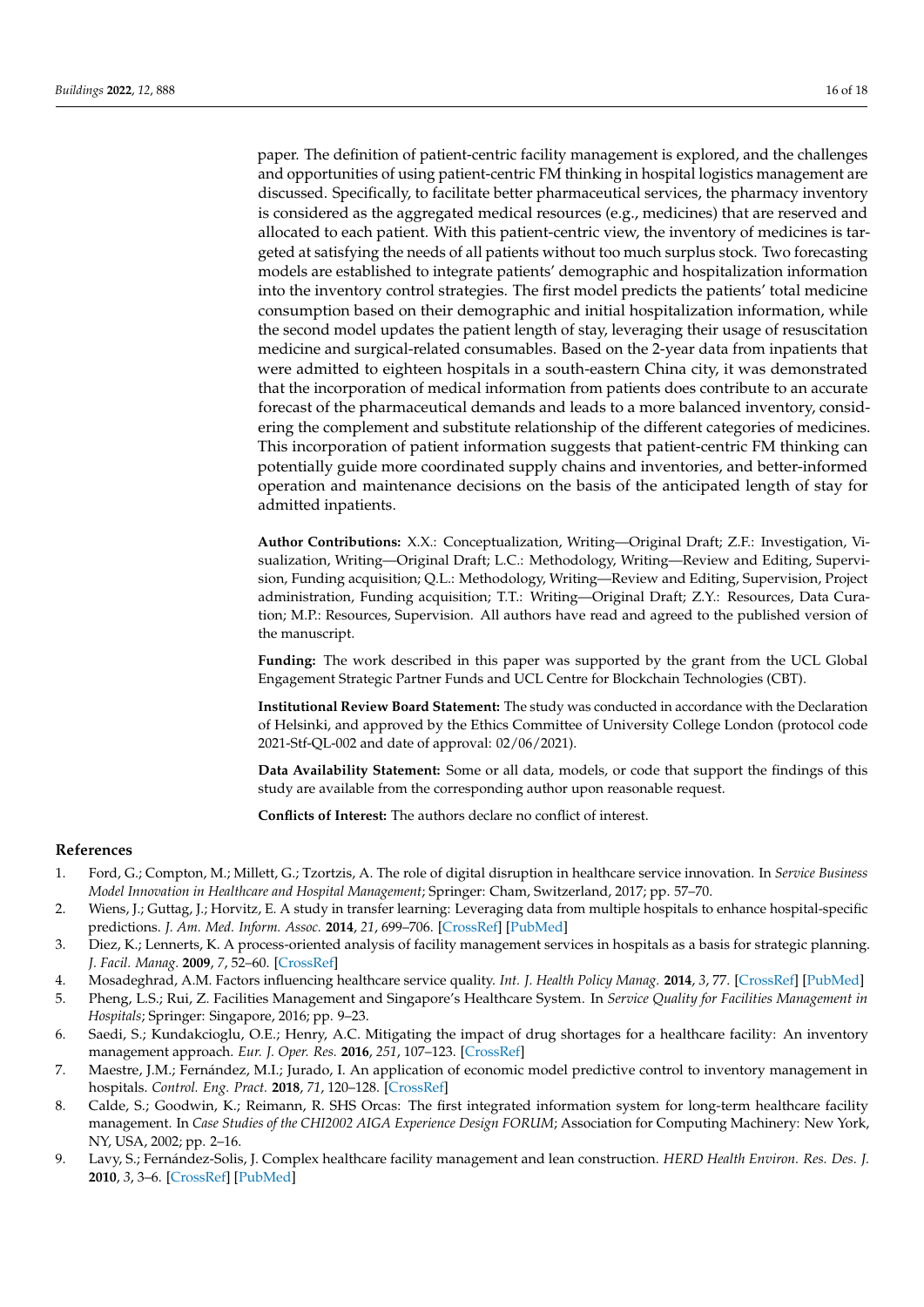- 10. Lavy, S.; Shohet, I.M. A strategic integrated healthcare facility management model. *Int. J. Strateg. Prop. Manag.* **2007**, *11*, 125–142. [\[CrossRef\]](http://doi.org/10.3846/1648715X.2007.9637565)
- 11. Wang, Y.; Kung, L.; Byrd, T.A. Big data analytics: Understanding its capabilities and potential benefits for healthcare organizations. *Technol. Forecast. Soc. Change* **2018**, *126*, 3–13. [\[CrossRef\]](http://doi.org/10.1016/j.techfore.2015.12.019)
- <span id="page-16-15"></span>12. Wang, Z.; Bulbul, T.; Lucas, J. A case study of BIM-based model adaptation for healthcare facility management—Information needs analysis. In *Computing in Civil Engineering*; American Society of Civil Engineers: Reston, VA, USA, 2015; pp. 395–402.
- <span id="page-16-0"></span>13. Yousefli, Z.; Nasiri, F.; Moselhi, O. Maintenance workflow management in hospitals: An automated multi-agent facility management system. *J. Build. Eng.* **2020**, *32*, 101431. [\[CrossRef\]](http://doi.org/10.1016/j.jobe.2020.101431)
- <span id="page-16-1"></span>14. Allen, E.P.; Muhwezi, W.W.; Henriksson, D.K.; Mbonye, A.K. Health facility management and access: A qualitative analysis of challenges to seeking healthcare for children under five in Uganda. *Health Policy Plan.* **2017**, *32*, 934–942. [\[CrossRef\]](http://doi.org/10.1093/heapol/czw180)
- <span id="page-16-2"></span>15. Normalization, C. *EN 15221-1: European Standard in Facility Management–Part 1: Terms and Definitions*; CEN: Brussels, Belgium, 2006.
- <span id="page-16-3"></span>16. Yavorskyi, A. Evaluation of Efficacy of Patient-Oriented Measures to Control the Health Care Quality at the Level of Healthcare Facilities. *Galician Med. J.* **2016**, *23*, 38–43.
- <span id="page-16-4"></span>17. Coenen, C.; von Felten, D. A service-oriented perspective of facility management. *Facilities* **2014**, *32*, 554–564, ISSN 0263-2772. [\[CrossRef\]](http://doi.org/10.1108/F-09-2012-0068)
- <span id="page-16-5"></span>18. Fredendall, L.D.; Craig, J.B.; Fowler, P.J.; Damali, U. Barriers to swift, even flow in the internal supply chain of perioperative surgical services department: A case study. *Decis. Sci.* **2009**, *40*, 327–349. [\[CrossRef\]](http://doi.org/10.1111/j.1540-5915.2009.00232.x)
- <span id="page-16-6"></span>19. Chen, I.J.; Paulraj, A. Towards a theory of supply chain management: The constructs and measurements. *J. Oper. Manag.* **2004**, *22*, 119–150. [\[CrossRef\]](http://doi.org/10.1016/j.jom.2003.12.007)
- <span id="page-16-7"></span>20. Kannan, V.R.; Tan, K.C. Just in time, total quality management, and supply chain management: Understanding their linkages and impact on business performance. *Omega* **2005**, *33*, 153–162. [\[CrossRef\]](http://doi.org/10.1016/j.omega.2004.03.012)
- <span id="page-16-8"></span>21. Meijboom, B.; Schmidt-Bakx, S.; Westert, G. Supply chain management practices for improving patient-oriented care. *Supply Chain. Manag.* **2011**, *16*, 166–175. [\[CrossRef\]](http://doi.org/10.1108/13598541111127155)
- <span id="page-16-9"></span>22. Jovanović, A.; Klimek, P.; Renn, O.; Schneider, R.; Øien, K.; Brown, J.; Chhantyal, P. Assessing resilience of healthcare infrastructure exposed to COVID-19: Emerging risks, resilience indicators, interdependencies and international standards. *Environ. Syst. Decis.* **2020**, *40*, 252–286. [\[CrossRef\]](http://doi.org/10.1007/s10669-020-09779-8)
- <span id="page-16-10"></span>23. Sharma, A.; Borah, S.B.; Moses, A.C. Responses to COVID-19: The role of governance, healthcare infrastructure, and learning from past pandemics. *J. Bus. Res.* **2021**, *122*, 597–607. [\[CrossRef\]](http://doi.org/10.1016/j.jbusres.2020.09.011)
- <span id="page-16-11"></span>24. Yu, D.E.C.; Razon, L.F.; Tan, R.R. Can global pharmaceutical supply chains scale up sustainably for the COVID-19 crisis? *Resour. Conserv. Recycl.* **2020**, *159*, 104868. [\[CrossRef\]](http://doi.org/10.1016/j.resconrec.2020.104868)
- <span id="page-16-12"></span>25. Geesteranus, P.M.; Mańkowski, C. Healthcare logistics: An integral, process-oriented approach. *Transp. Econ. Logist.* 2017, *71*, 35–47. [\[CrossRef\]](http://doi.org/10.5604/01.3001.0010.5722)
- <span id="page-16-13"></span>26. Ageron, B.; Benzidia, S.; Bourlakis, M. Healthcare logistics and supply chain–issues and future challenges. *Supply Chain. Forum Int. J.* **2018**, *19*, 1–3. [\[CrossRef\]](http://doi.org/10.1080/16258312.2018.1433353)
- <span id="page-16-14"></span>27. Mathur, B.; Gupta, S.; Meena, M.L.; Dangayach, G.S. Healthcare supply chain management: Literature review and some issues. *J. Adv. Manag. Res.* **2018**, *15*, 265–287. [\[CrossRef\]](http://doi.org/10.1108/JAMR-09-2017-0090)
- <span id="page-16-16"></span>28. Dash, S.; Shakyawar, S.K.; Sharma, M.; Kaushik, S. Big data in healthcare: Management, analysis and future prospects. *J. Big Data* **2019**, *6*, 1–25. [\[CrossRef\]](http://doi.org/10.1186/s40537-019-0217-0)
- <span id="page-16-17"></span>29. Kumar, A.; Rahman, S. RFID-enabled process reengineering of closed-loop supply chains in the healthcare industry of Singapore. *J. Clean. Prod.* **2014**, *85*, 382–394. [\[CrossRef\]](http://doi.org/10.1016/j.jclepro.2014.04.037)
- <span id="page-16-18"></span>30. Romero, A.; Lefebvre, E. Combining barcodes and RFID in a hybrid solution to improve hospital pharmacy logistics processes. *Int. J. Inf. Technol. Manag.* **2015**, *14*, 97–123. [\[CrossRef\]](http://doi.org/10.1504/IJITM.2015.068504)
- <span id="page-16-19"></span>31. Böhme, T.; Williams, S.J.; Childerhouse, P.; Deakins, E.; Towill, D. Causes, effects and mitigation of unreliable healthcare supplies. *Prod. Plan. Control.* **2016**, *27*, 249–262. [\[CrossRef\]](http://doi.org/10.1080/09537287.2015.1105396)
- <span id="page-16-20"></span>32. Parnaby, J.; Towill, D.R. Engineering cellular organisation and operation for effective healthcare delivery supply chains. *Int. J. Logist. Manag.* **2009**, *20*, 5–29. [\[CrossRef\]](http://doi.org/10.1108/09574090910954828)
- <span id="page-16-21"></span>33. Gebicki, M.; Mooney, E.; Chen, S.J.G.; Mazur, L.M. Evaluation of hospital medication inventory policies. *Health Care Manag. Sci.* **2014**, *17*, 215–229. [\[CrossRef\]](http://doi.org/10.1007/s10729-013-9251-1)
- <span id="page-16-22"></span>34. Jones, G.L.; Peter, Z.; Rutter, K.A.; Somauroo, A. Promoting an Overdue Digital Transformation in Healthcare. Ariel 2019. Available online: [https://www.mckinsey.com/~{}/media/McKinsey/Industries/Healthcare%20Systems%20and%20Services/](https://www.mckinsey.com/~{}/media/McKinsey/Industries/Healthcare%20Systems%20and%20Services/Our%20Insights/Promoting%20an%20overdue%20digital%20transformation%20in%20healthcare/Promoting-an-overdue-digital-transformation-in-healthcare.pdf) [Our%20Insights/Promoting%20an%20overdue%20digital%20transformation%20in%20healthcare/Promoting-an-overdue](https://www.mckinsey.com/~{}/media/McKinsey/Industries/Healthcare%20Systems%20and%20Services/Our%20Insights/Promoting%20an%20overdue%20digital%20transformation%20in%20healthcare/Promoting-an-overdue-digital-transformation-in-healthcare.pdf)[digital-transformation-in-healthcare.pdf](https://www.mckinsey.com/~{}/media/McKinsey/Industries/Healthcare%20Systems%20and%20Services/Our%20Insights/Promoting%20an%20overdue%20digital%20transformation%20in%20healthcare/Promoting-an-overdue-digital-transformation-in-healthcare.pdf) (accessed on 12 December 2021).
- <span id="page-16-23"></span>35. Qin, G.; Li, Q.; Deng, X. Cluster computing in drug logistic monitoring and management. In *International Conference on Cooperative Design, Visualization and Engineering*; Springer: Berlin/Heidelberg, Germany, 2008; pp. 307–310.
- <span id="page-16-24"></span>36. Carrus, P.P.; Marras, F.; Musso, M.; Pinna, R. The impact of digitalization in the drugs logistics and clinical process: An Italian case study. In Proceedings of the XXVIII Sinergie Annual Conference Management in a Digital World. Decisions, Production, Communication, Udine, Italy, 9–10 June 2016.